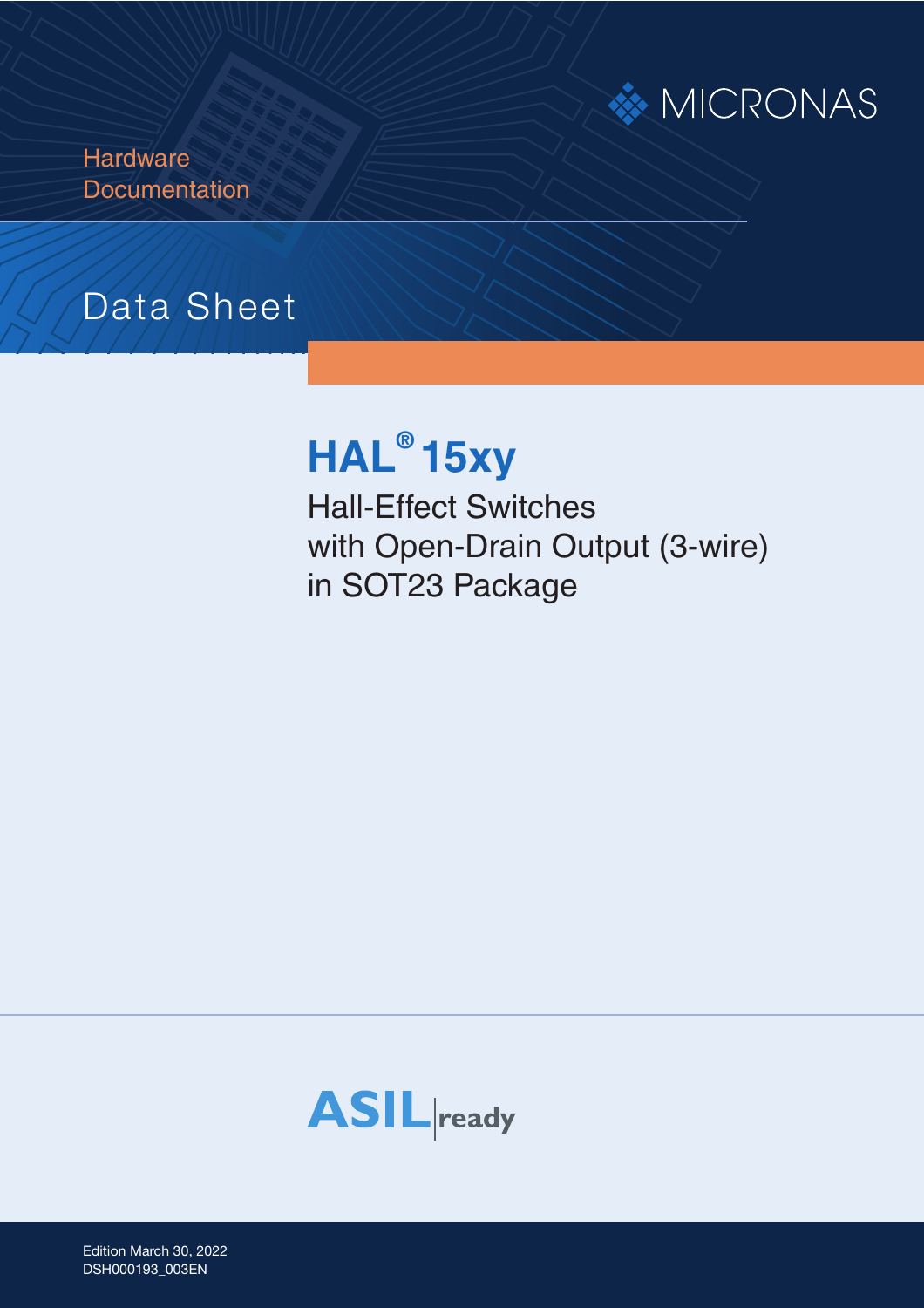#### **Copyright, Warranty, and Limitation of Liability**

The information and data contained in this document are believed to be accurate and reliable. The software and proprietary information contained therein may be protected by copyright, patent, trademark and/or other intellectual property rights of TDK-Micronas. All rights not expressly granted remain reserved by TDK-Micronas.

TDK-Micronas assumes no liability for errors and gives no warranty representation or guarantee regarding the suitability of its products for any particular purpose due to these specifications.

By this publication, TDK-Micronas does not assume responsibility for patent infringements or other rights of third parties which may result from its use. Commercial conditions, product availability and delivery are exclusively subject to the respective order confirmation.

Any information and data which may be provided in the document can and do vary in different applications, and actual performance may vary over time.

All operating parameters must be validated for each customer application by customers' technical experts. Any mention of target applications for our products is made without a claim for fit for purpose as this has to be checked at system level.

Any new issue of this document invalidates previous issues. TDK-Micronas reserves the right to review this document and to make changes to the document's content at any time without obligation to notify any person or entity of such revision or changes. For further advice please contact us directly.

Do not use our products in life-supporting systems, military, aviation, or aerospace applications! Unless explicitly agreed to otherwise in writing between the parties, TDK-Micronas' products are not designed, intended or authorized for use as components in systems intended for surgical implants into the body, or other applications intended to support or sustain life, or for any other application in which the failure of the product could create a situation where personal injury or death could occur.

No part of this publication may be reproduced, photocopied, stored on a retrieval system or transmitted without the express written consent of TDK-Micronas.

#### **TDK-Micronas Trademarks**

– HAL

#### **Third-Party Trademarks**

All other brand and product names or company names may be trademarks of their respective companies.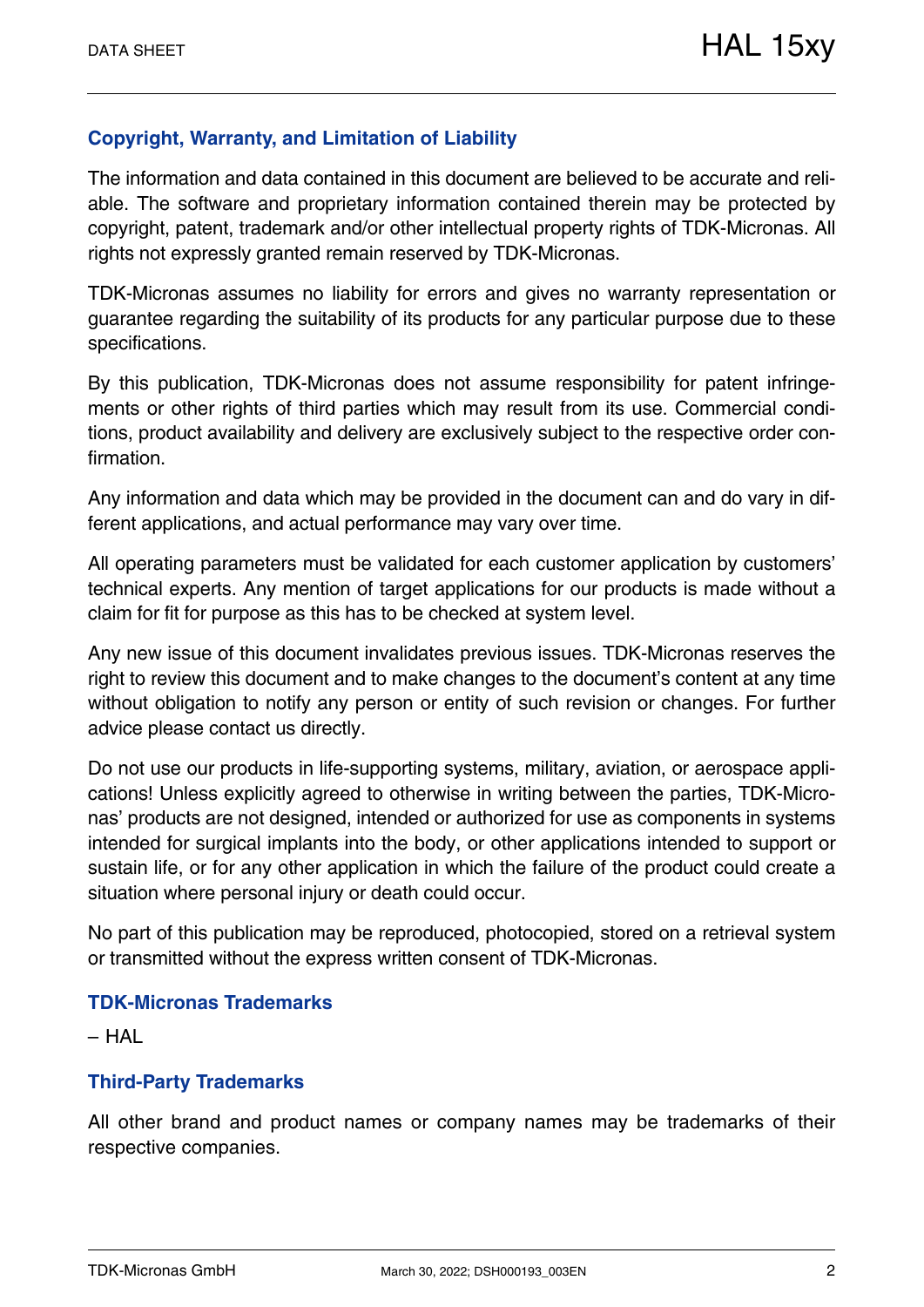#### **Contents**

| Page | <b>Section</b> | <b>Title</b>                                                             |
|------|----------------|--------------------------------------------------------------------------|
| 4    | 1.             | <b>Introduction</b>                                                      |
| 5    | 1.1.           | Features of HAL 15xy                                                     |
| 6    | 2.             | <b>Ordering Information</b>                                              |
| 6    | 2.1.           | Device-Specific Ordering Codes                                           |
| 8    | 3.             | <b>Functional Description of HAL 15xy</b>                                |
| 9    | 3.1.           | Functional Safety According to ISO 26262                                 |
| 9    | 3.1.1.         | <b>Diagnostic Features</b>                                               |
| 9    | 3.2.           | Power-On Self-Test                                                       |
| 11   | 4.             | <b>Specifications</b>                                                    |
| 11   | 4.1.           | <b>Outline Dimensions</b>                                                |
| 13   | 4.2.           | Soldering, Welding and Assembly                                          |
| 13   | 4.2.1.         | SOT23 Footprint for Reflow and Wave Soldering                            |
| 14   | 4.3.           | Pin Connections (from Top Side, example HAL 1502) and Short Descriptions |
| 15   | 4.4.           | Dimension and Position of Sensitive Area                                 |
| 16   | 4.5.           | <b>Absolute Maximum Ratings</b>                                          |
| 17   | 4.6.           | ESD and Latch-up                                                         |
| 17   | 4.7.           | Storage and Shelf Life                                                   |
| 17   | 4.8.           | <b>Recommended Operating Conditions</b>                                  |
| 18   | 4.9.           | Characteristics                                                          |
| 20   | 4.10.          | HAL 1501 Magnetic Characteristics                                        |
| 22   | 4.11.          | HAL 1502 Magnetic Characteristics                                        |
| 24   | 4.12.          | HAL 1503 Magnetic Characteristics                                        |
| 26   | 4.13.          | HAL 1504 Magnetic Characteristics                                        |
| 28   | 4.14.          | HAL 1505 Magnetic Characteristics                                        |
| 30   | 4.15.          | HAL 1506 Magnetic Characteristics                                        |
| 32   | 4.16.          | HAL 1507 Magnetic Characteristics                                        |
| 34   | 4.17.          | HAL 1508 Magnetic Characteristics                                        |
| 36   | 4.18.          | HAL 1509 Magnetic Characteristics                                        |
| 38   | 4.19.          | HAL 1510 Magnetic Characteristics                                        |
| 40   | 5.             | <b>Application Notes</b>                                                 |
| 40   | 5.1.           | <b>Application Circuits</b>                                              |
| 41   | 5.1.1.         | ESD System Level Application Circuit (ISO10605-2008)                     |
| 41   | 5.2.           | <b>Ambient Temperature</b>                                               |
| 42   | 5.3.           | Start-Up Behavior                                                        |
| 42   | 5.4.           | <b>EMC and ESD</b>                                                       |
| 43   | 6.             | <b>Document History</b>                                                  |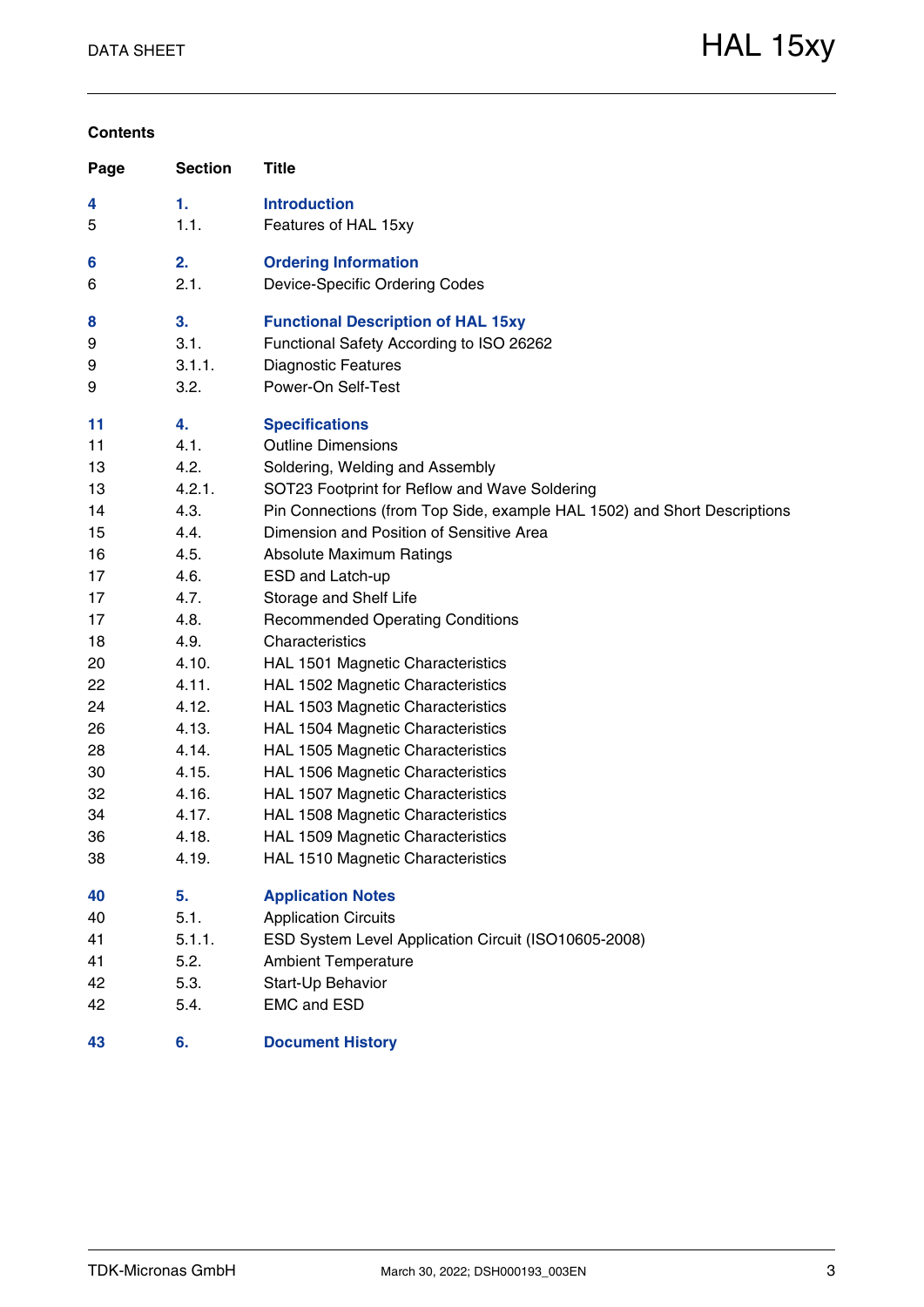#### **[Hall-Effect Switches with Open-Drain Output \(3-wire\) in SOT23 Package](#page--1-0)**

**Release Note: Revision bars indicate significant changes to the previous edition.**

### <span id="page-3-0"></span>**1. Introduction**

The HAL 15xy Hall-switch family members produced in CMOS technology as 3-wire device with open-drain output transistor include a temperature-compensated Hall plate with active offset compensation, a comparator, and an output stage.

The comparator compares the actual magnetic flux through the Hall plate (Hall voltage) with the fixed reference values (switching points). Accordingly, the output transistor is switched on or off.

The active offset compensation leads to constant magnetic characteristics over supply voltage and temperature range. In addition, the magnetic parameters are robust against mechanical stress effects.

The sensors are designed for industrial and automotive applications and operate with supply voltages from 2.7 V to 24 V in the junction temperature range from  $-40$  °C up to  $170 °C$ .

HAL 15xy is available in a JEDEC TO236-compliant SMD-package 3-lead SOT23.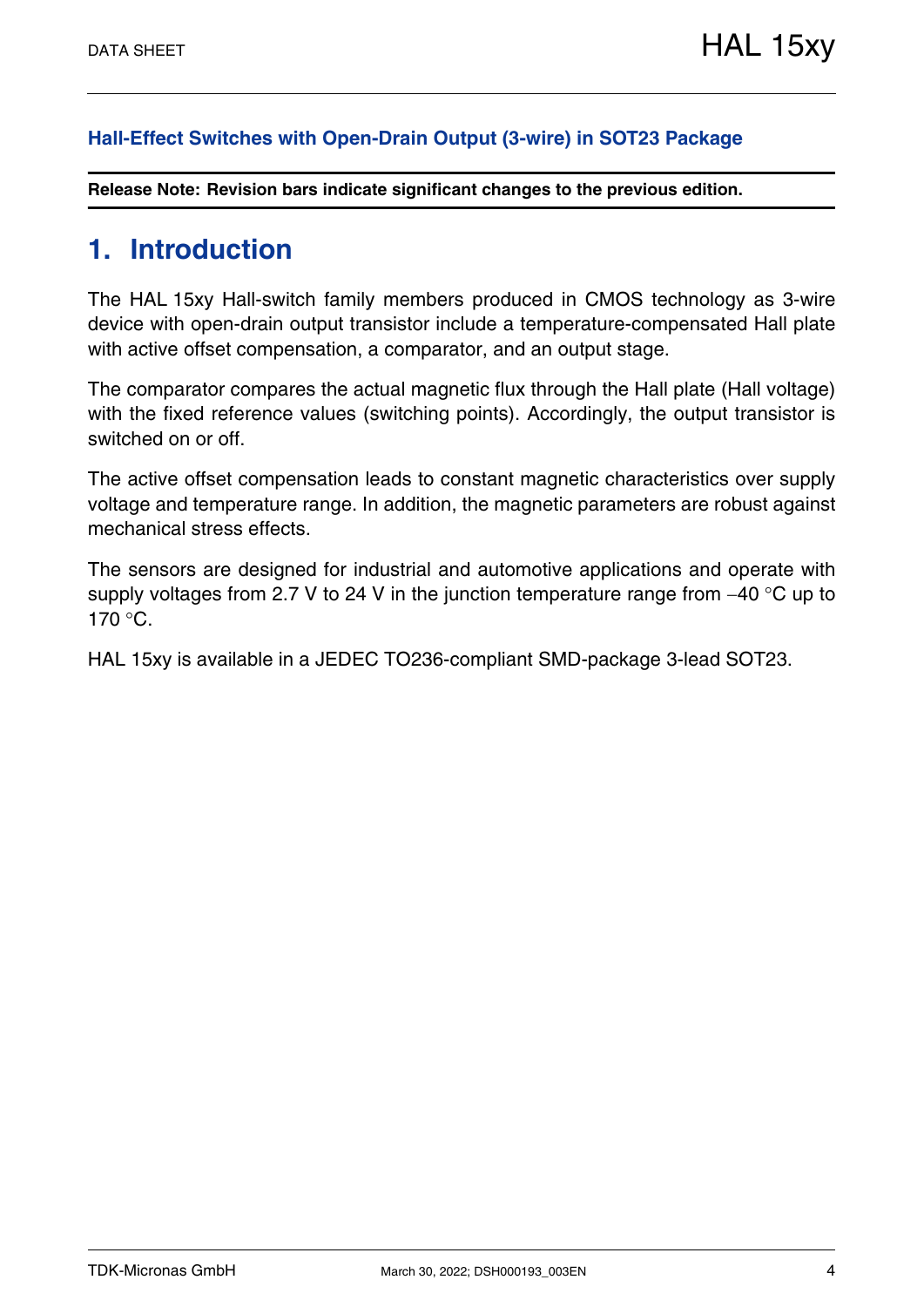### <span id="page-4-0"></span>**1.1. Features of HAL 15xy**

- SOT23-3L JEDEC TO236-compliant package
- $\blacksquare$  ISO 26262 compliant as ASIL B ready device
	- Short-circuit protected open-drain output and thermal shutdown
	- Low current consumption of typ. 1.6 mA
	- Operates with supply voltages from 2.7 V to 24 V
	- Overvoltage protection capability up to 40 V
	- $-$  Reverse-voltage protected VSUP-pin  $(-18 V)$
	- $-$  High ESD performance of  $\pm 8$  kV (HBM)
	- Diagnostic features: power-on self test
	- Sample frequency of 500 kHz, 2 µs output refresh time
	- Operates with static and dynamic magnetic fields up to 12 kHz
	- High resistance to mechanical stress by active offset compensation
	- Constant switching points over a wide supply voltage and temperature range
	- Wide junction temperature range from  $-40$  °C to 170 °C
	- Built-in temperature coefficient
	- Optimized for applications in extreme automotive and industrial environments
	- Qualified according to AEC-Q100 test standard for automotive electronics industry to provide high-quality performance
	- Robust EMC performance, corresponding to different standards, such as ISO 7637, ISO 16750, IEC 61967, ISO 11452, and ISO 62132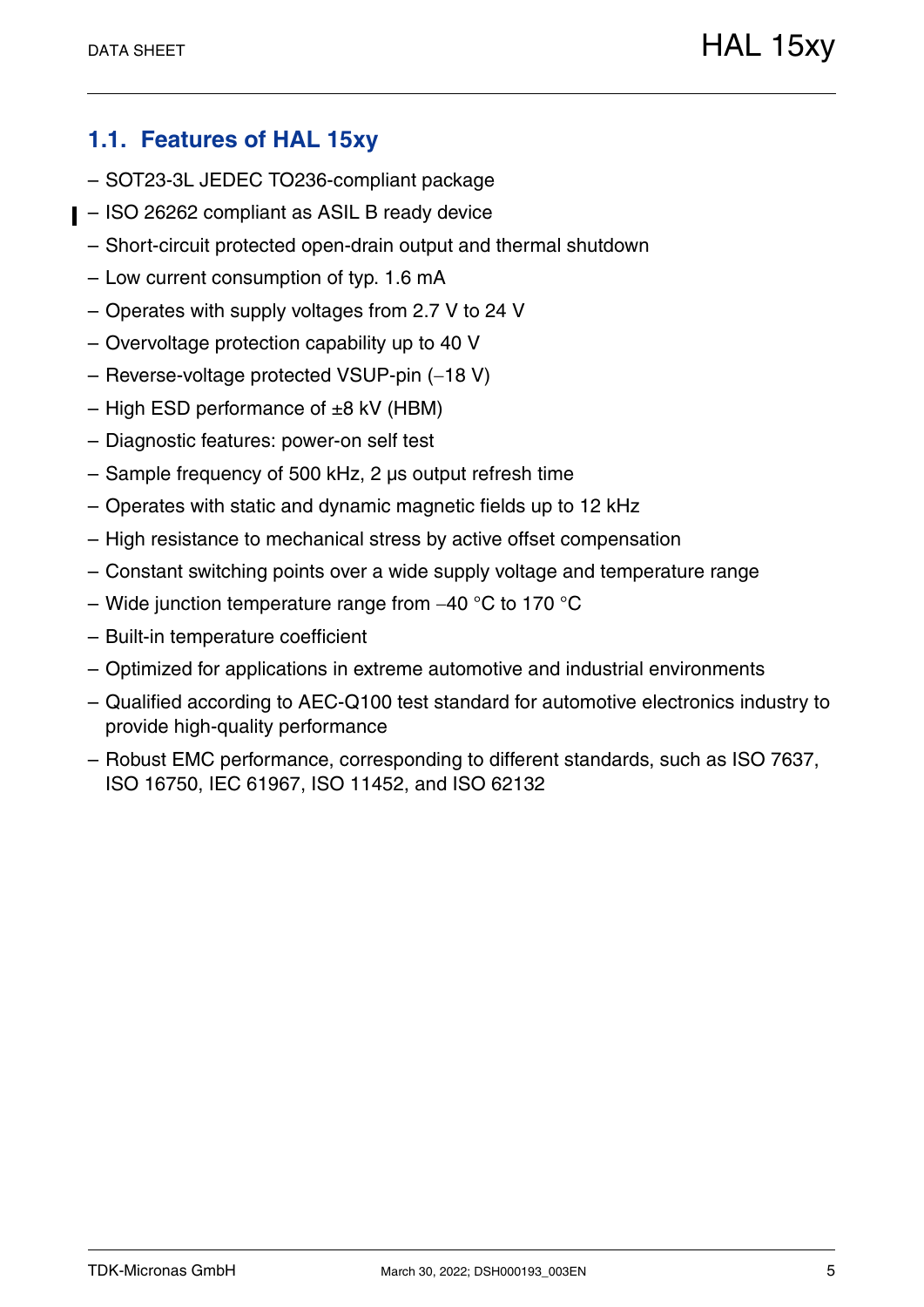# <span id="page-5-0"></span>**2. Ordering Information**

A Micronas device is available in a variety of delivery forms. They are distinguished by a specific ordering code:



#### **Fig. 2–1:** Ordering Code Principle

For detailed information, please refer to the brochure: "Sensors and Controllers: Ordering Codes, Packaging, Handling"

### <span id="page-5-1"></span>**2.1. Device-Specific Ordering Codes**

is available in the following package and temperature range.

**Table 2–1:** Available packages

| Package Code (PA) | <b>Package Type</b> |
|-------------------|---------------------|
| SU                | SOT <sub>23</sub>   |

**Table 2–2:** Available temperature ranges

| <b>Temperature Code (T)</b> | Temperature Range                    |
|-----------------------------|--------------------------------------|
|                             | $\vert T_{\rm J} = -40$ °C to 170 °C |

The relationship between ambient temperature  $(T_A)$  and junction temperature  $(T_J)$  is explained in **[Section 5.2. on page 41](#page-40-2)**.

For available variants for Configuration (C), Packaging (P), Quantity (Q) and Special Procedure (SP) please contact TDK-Micronas.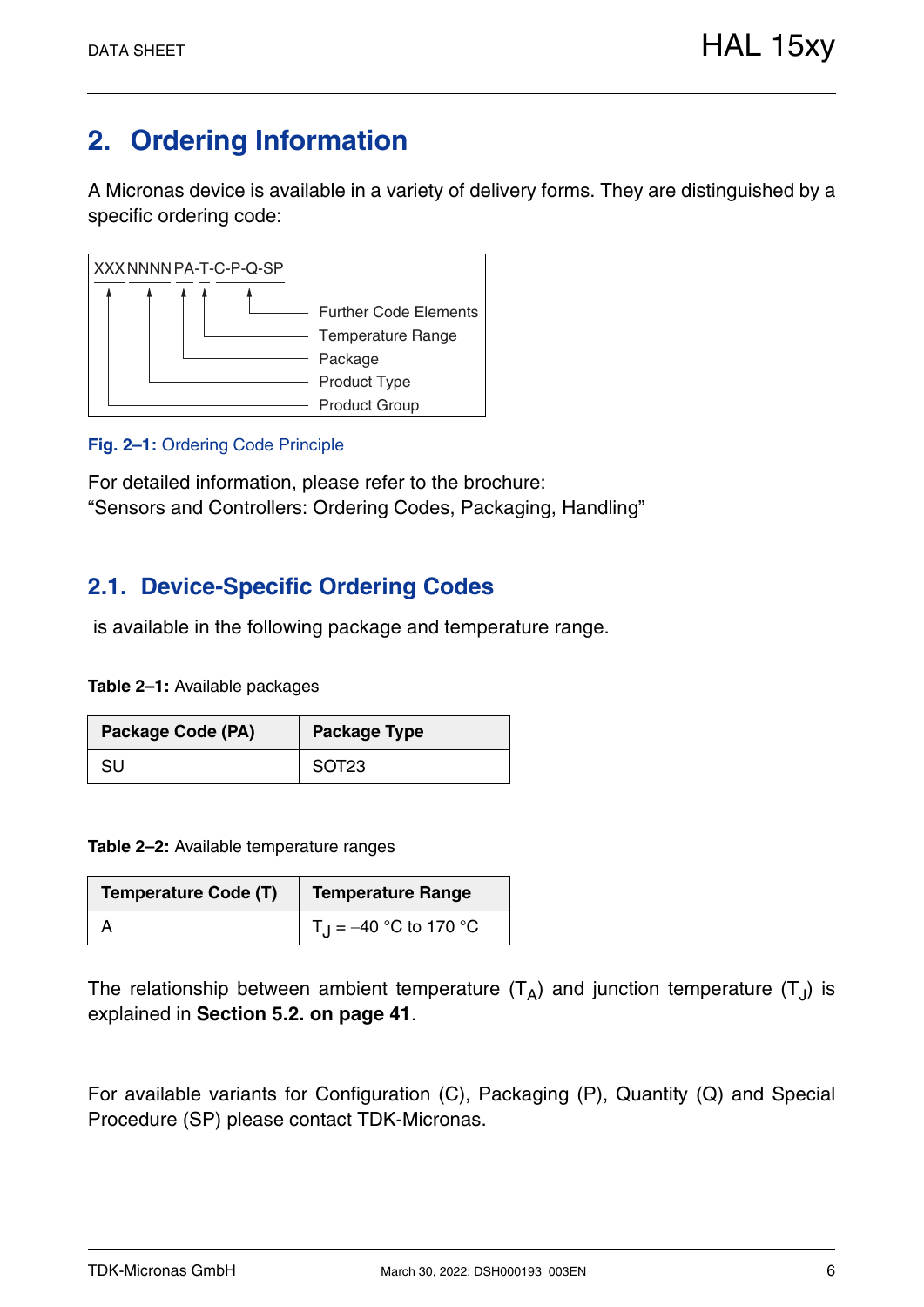**Table 2–3:** Available ordering codes

| <b>Available Ordering Codes</b> |
|---------------------------------|
| HAL1501SU-A-[C-P-Q-SP]          |
| HAL1502SU-A-[C-P-Q-SP]          |
| HAL1503SU-A-[C-P-Q-SP]          |
| HAL1504SU-A-[C-P-Q-SP]          |
| HAL1505SU-A-[C-P-Q-SP]          |
| HAL1506SU-A-[C-P-Q-SP]          |
| HAL1507SU-A-[C-P-Q-SP]          |
| HAL1508SU-A-[C-P-Q-SP]          |
| HAL1509SU-A-[C-P-Q-SP]          |
| HAL1510SU-A-[C-P-Q-SP]          |

This data sheet is valid for HAL 15xy derivatives with an underlined trace code, as shown in the example below.



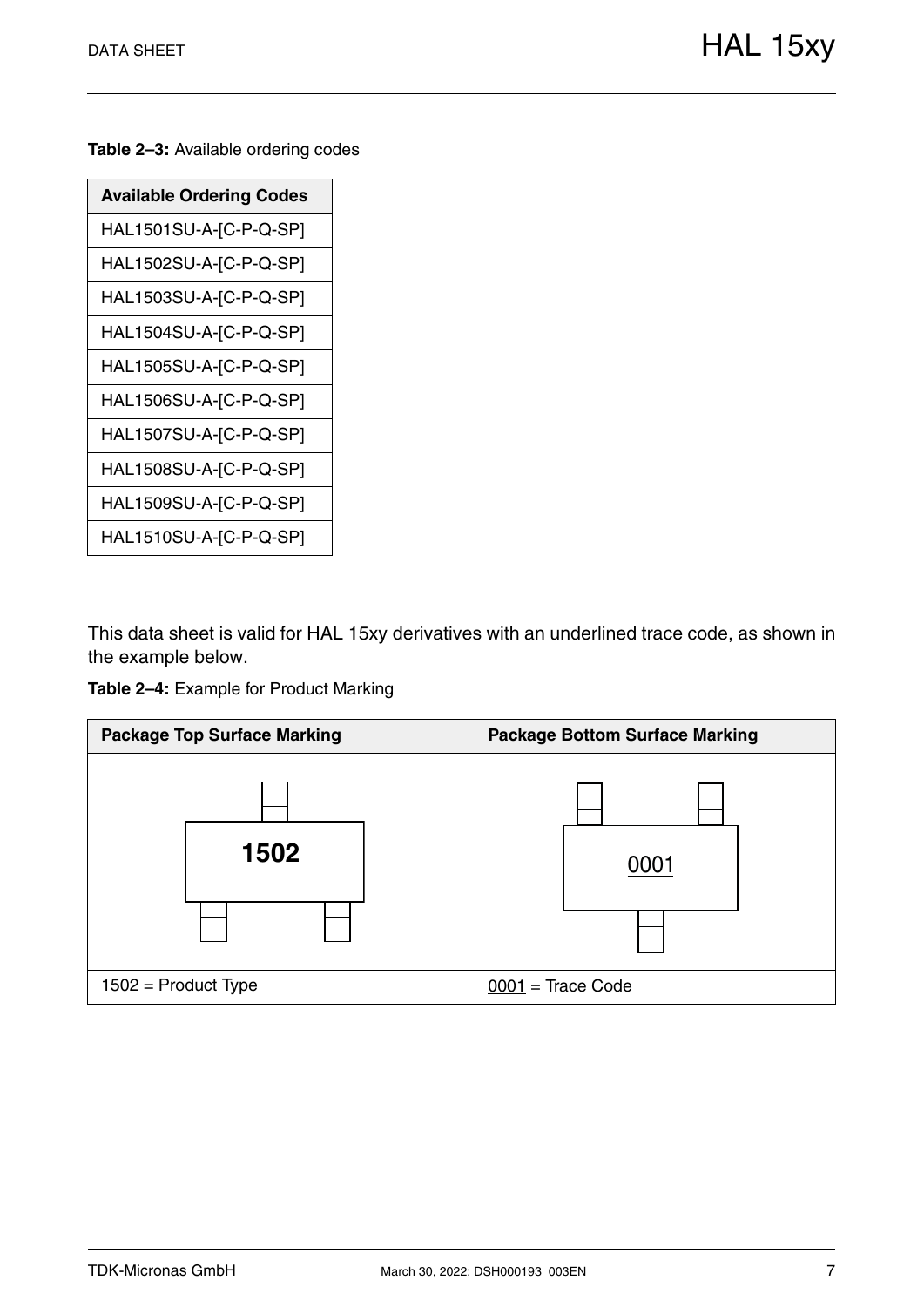# <span id="page-7-0"></span>**3. Functional Description of HAL 15xy**

The HAL 15xy sensors are monolithic integrated circuits which switch in response to magnetic fields. If a magnetic field with flux lines perpendicular to the sensitive area is applied to the sensor, the biased Hall plate forces a Hall voltage proportional to this field. The Hall voltage is compared with the actual threshold level in the comparator. If the magnetic field exceeds the threshold levels, the output stage is switched to the appropriate state.

The built-in hysteresis eliminates oscillation and provides switching behavior of the output without bouncing.

Offsets caused by mechanical stress are compensated by using the "switching offset compensation technique".

A diode on the supply line is not required thanks to the built-in reverse voltage protection.

The open drain output is forced to a safe, High-Z (high-impedance) state, in any of the following fault conditions: overtemperature and functional safety related diagnoses [\(see](#page-8-0) [Section 3.1.\)](#page-8-0). In addition, the output current is limited (short-circuit protection).

The device is able to withstand a maximum supply voltage of 24 V over lifetime and features overvoltage capability (40 V load dump).



**Fig. 3–1:** HAL 15xy block diagram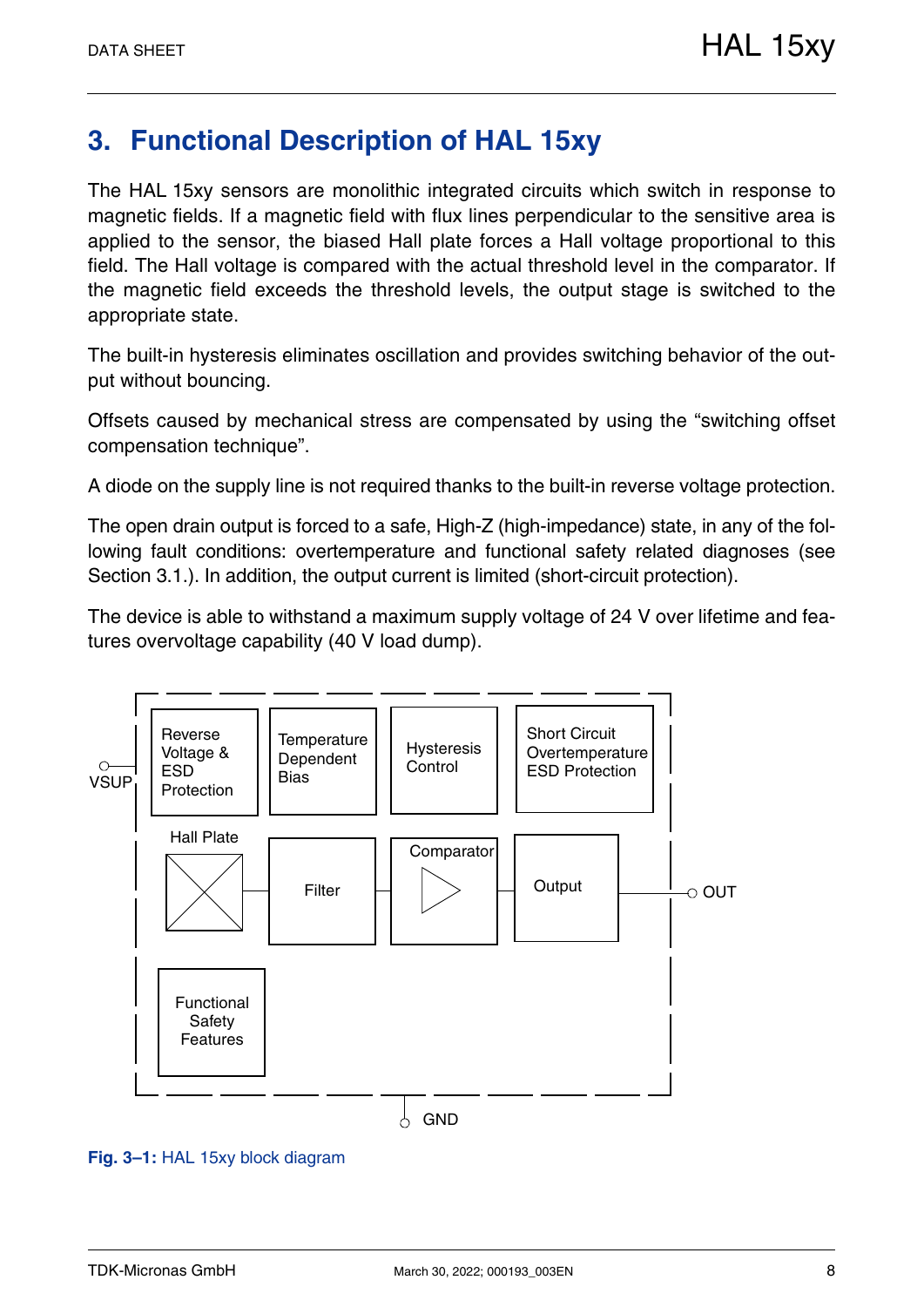### <span id="page-8-0"></span>**3.1. Functional Safety According to ISO 26262**

HAL 15xy is ISO 26262 compliant as an ASIL B ready device.

Magnetic and switching performance is defined as a hardware safety requirement.

The safe state is defined as High-Z output.

#### <span id="page-8-1"></span>**3.1.1. Diagnostic Features**

Internal states are monitored and in an error condition flagged with a High-Z at the output:

- Internal voltage regulator: over voltage detection
- Monitoring of internal bias and current levels
- Monitoring of the internal reference voltage
- Monitoring of the Hall plate voltage

**Note** For further documentation regarding functional safety please contact TDK-Micronas.

### <span id="page-8-3"></span><span id="page-8-2"></span>**3.2. Power-On Self-Test**

The power-on self-test allows the customer to execute a functional check of the device, as well as to detect wire breaks as long as the host controls the power supply of the device.

The self-test can be enabled only once after power-on.

In order to start the test, the host has to power on the sensor and to pull down its output pin to a logically zero level (below  $V_{ol}$  max.) at least during the enable time (t<sub>en</sub>). Triggering of the power-on self-test is initiated when the output pin voltage exceeds the trig-gering voltage V<sub>OUTtrig</sub> (see [Section 4.9. on page 18](#page-17-1)). This order of events is the criteria for the sensor to start the power-on self-test.

During the power-on self-test, the sensor simulates a magnetic field for a pre-defined period of time (see first observation window in [Fig. 3–2](#page-9-0)), driving the sensor's output to Low-Z, detectable by the host.

Subsequently, the sensor simulates an opposite magnetic field during the second observation window (see [Fig. 3–2](#page-9-0)), driving the sensor's output to High-Z, also detectable by the host. The described self-test behavior is not impacted by external magnetic fields up to about 300 mT.

After self-test completion, the sensor always returns to normal operation regardless of the test result.

**Note** In order to prevent an unintended triggering of the power-on self-test, the voltage at the OUT pin must exceed  $V_{\text{OUTtri}}$  before the minimum enable time has been elapsed.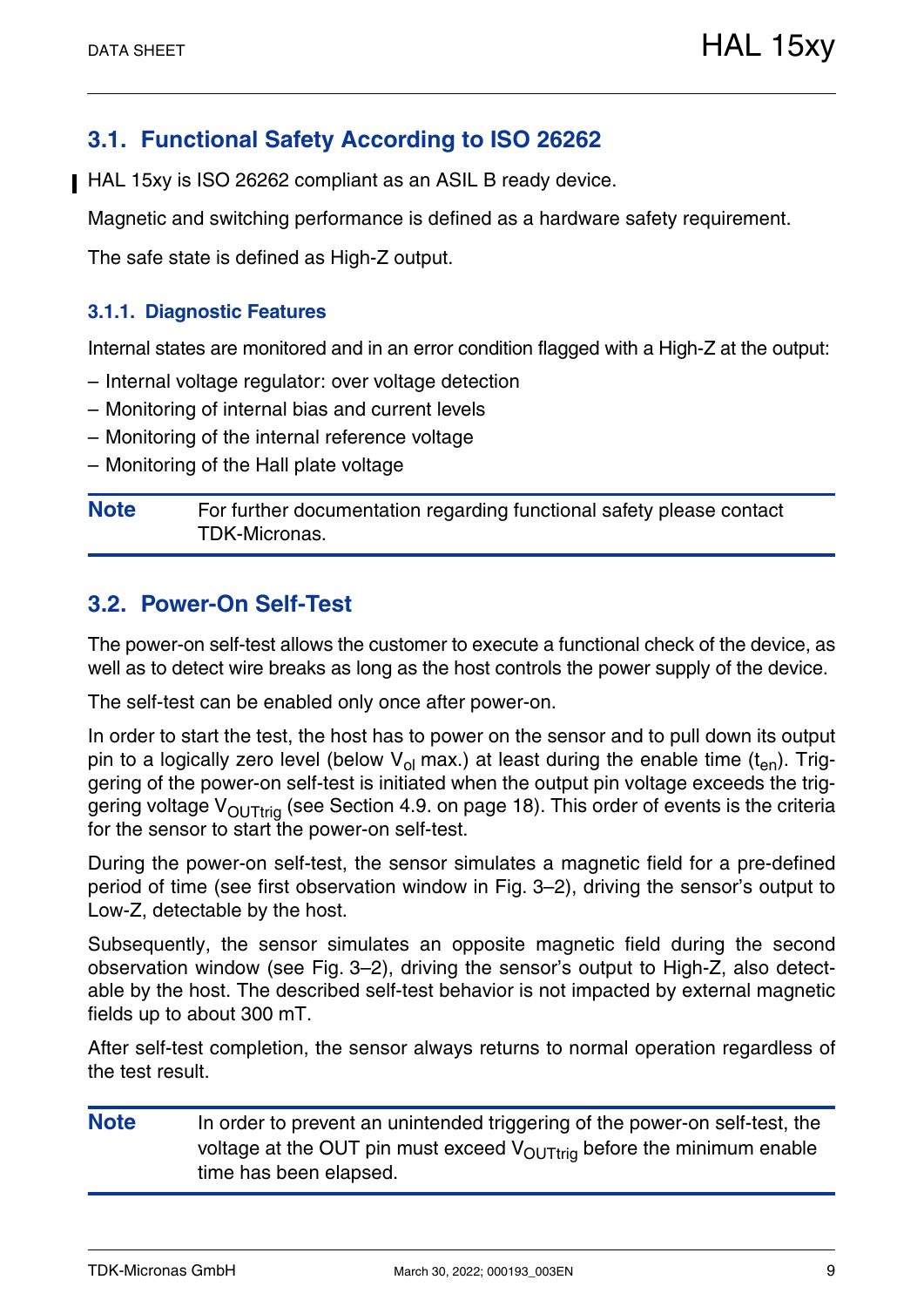

#### <span id="page-9-0"></span>**Fig. 3–2:** Self-test timing diagram



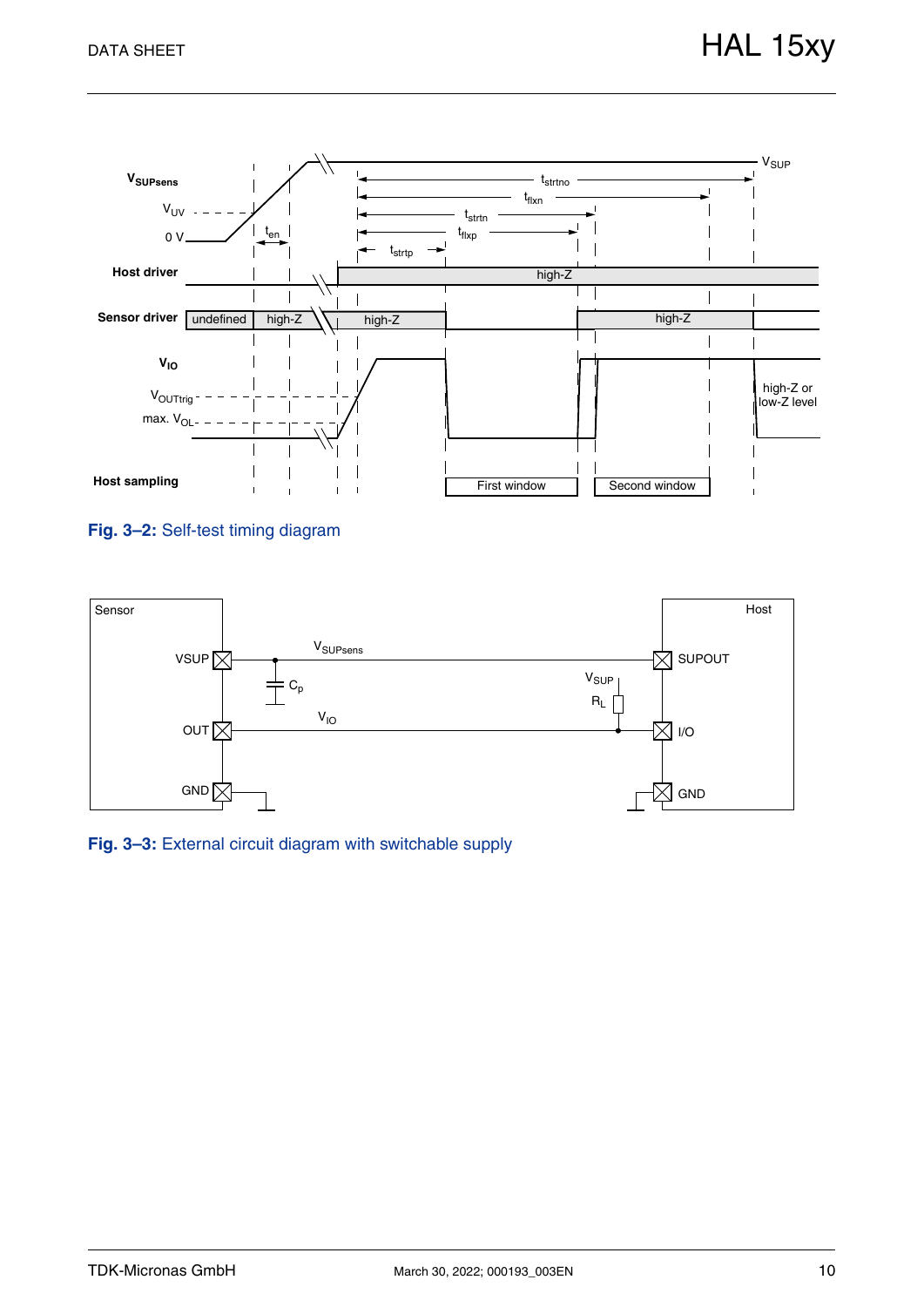# <span id="page-10-0"></span>**4. Specifications**

### <span id="page-10-1"></span>**4.1. Outline Dimensions**



#### **Fig. 4–1: SOT23**: Plastic **S**mall **O**utline **T**ransistor package, 3 leads Ordering code: SU Weight approximately 0.01094 g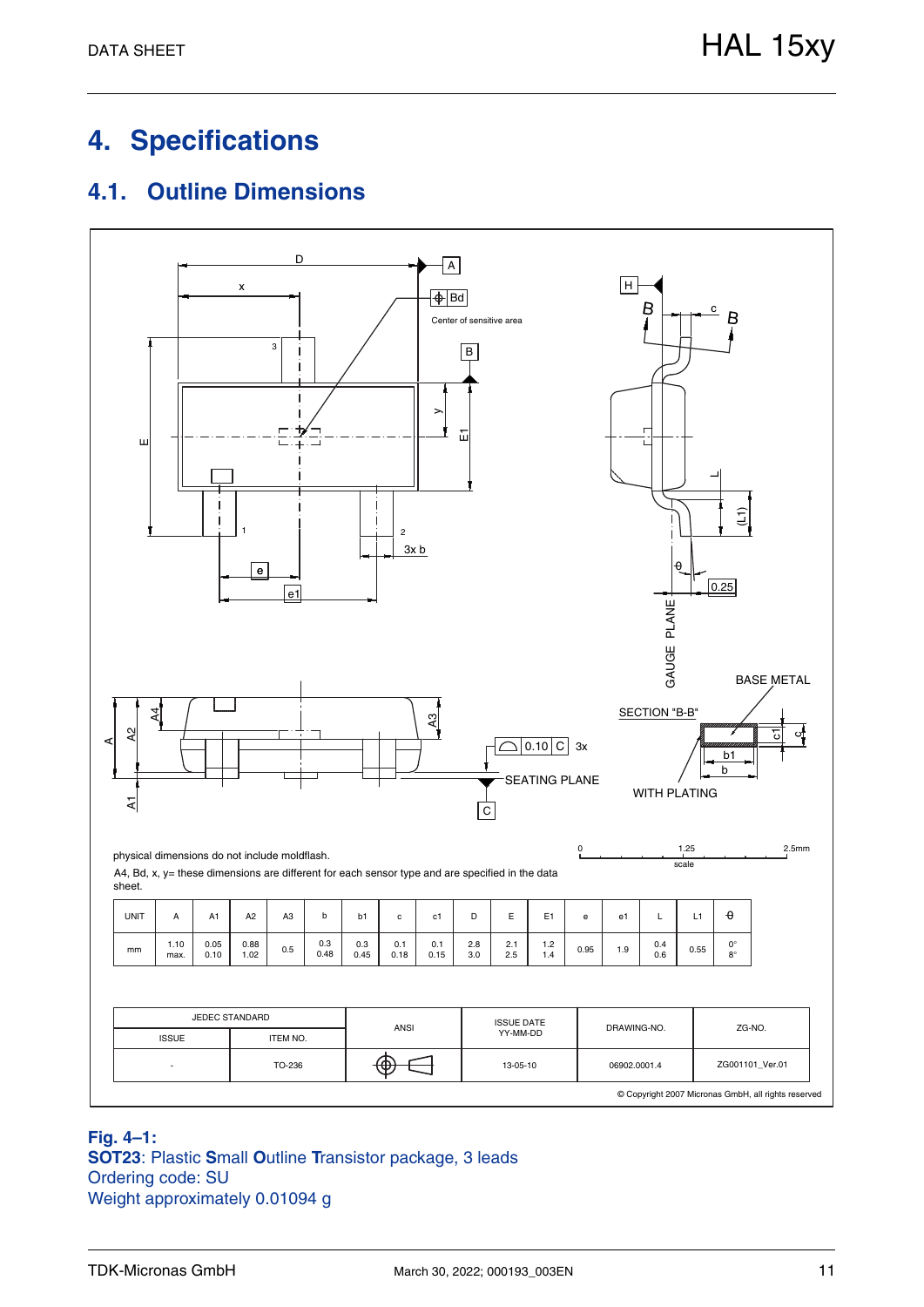

#### <span id="page-11-0"></span>**Fig. 4–2: SOT23**: Tape & Reel Finishing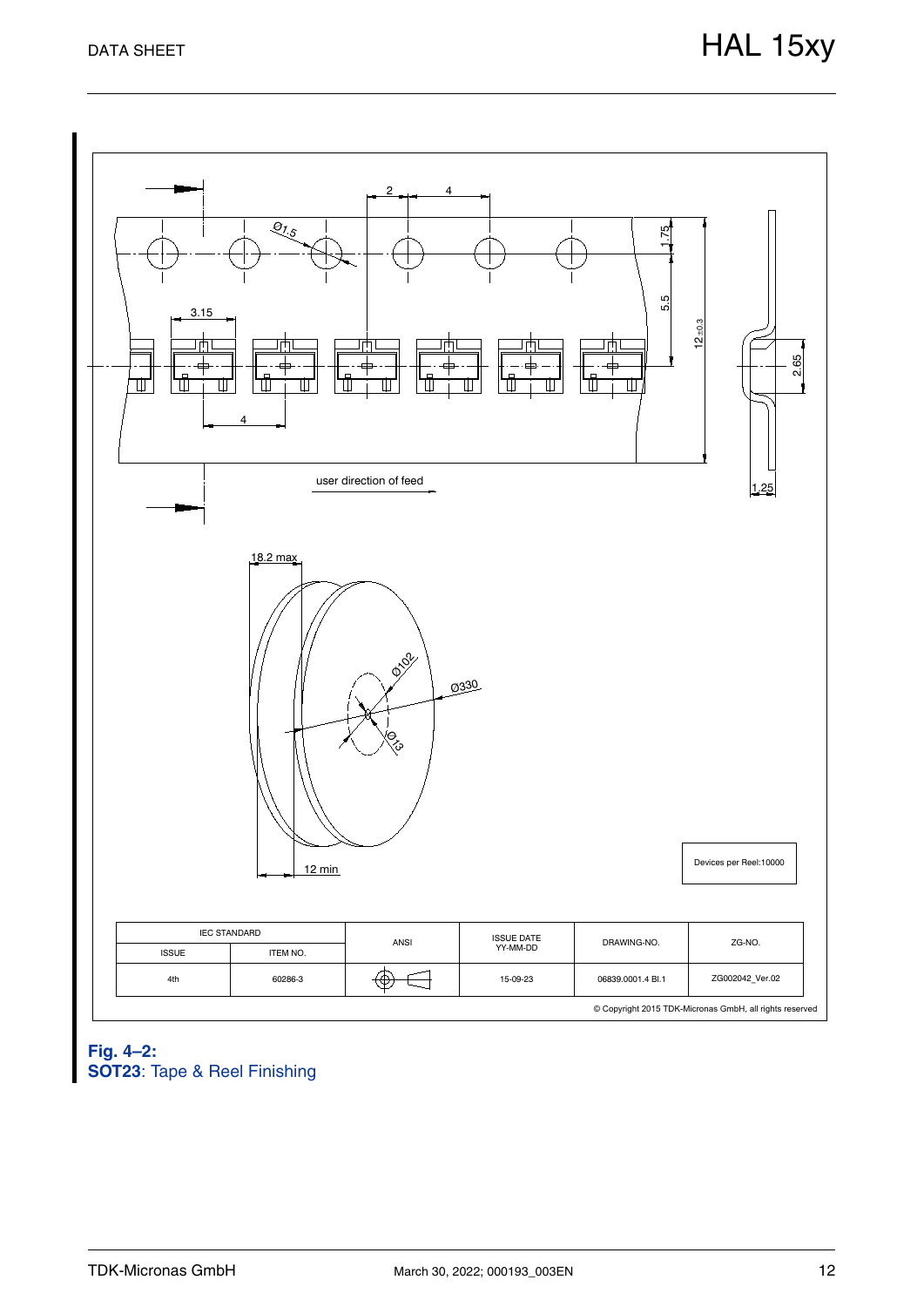### <span id="page-12-0"></span>**4.2. Soldering, Welding and Assembly**

Information related to solderability, welding, assembly, and second-level packaging is included in the document "Guidelines for the Assembly of Micronas Packages". It is available on the TDK-Micronas website [\(http://www.micronas.com/en/service-center/](http://www.micronas.com/en/service-center/downloads) [downloads](http://www.micronas.com/en/service-center/downloads)) or on the service portal [\(http://service.micronas.com\)](http://service.micronas.com).

### <span id="page-12-1"></span>**4.2.1. SOT23 Footprint for Reflow and Wave Soldering**



**Fig. 4–3:** SOT23 footprint for reflow soldering



 $\leftarrow$ Transport Direction $\rightarrow$ 

**Fig. 4–4:** SOT23 footprint for wave soldering

All dimensions in mm.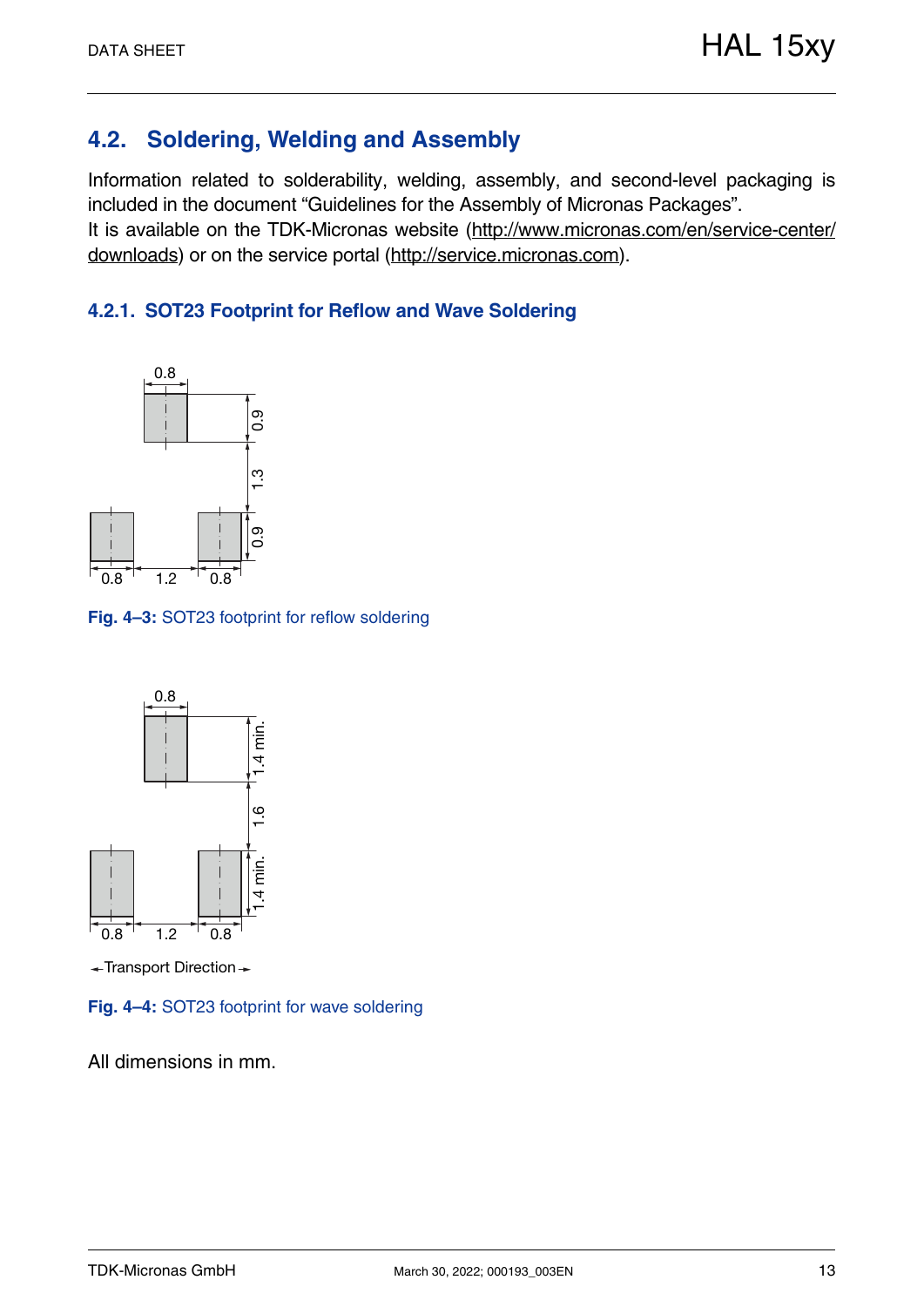### <span id="page-13-0"></span>**4.3. Pin Connections (from Top Side, example HAL 1502) and Short Descriptions**





#### **Fig. 4–5:** Pin configuration

**Table 4–1:** Pin assignment.

| <b>Pin number</b> | <b>Name</b> | <b>Function</b> |
|-------------------|-------------|-----------------|
|                   | <b>VSUP</b> | Supply voltage  |
| 2                 | OUT         | Output          |
| З                 | GND         | Ground          |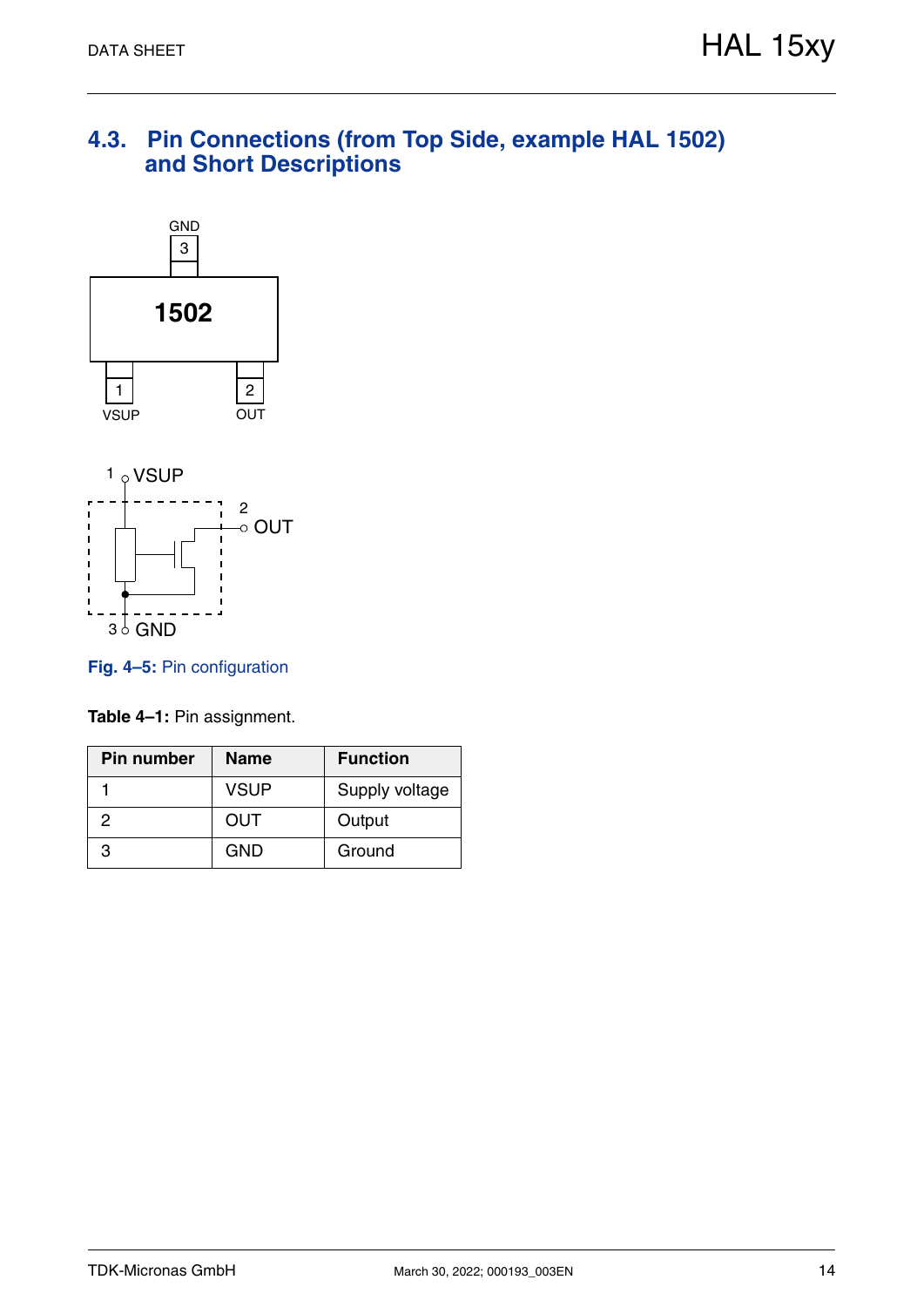## <span id="page-14-0"></span>**4.4. Dimension and Position of Sensitive Area**

| <b>Parameter</b>                                                                                        | Min. | Typ.      | Max. | <b>Unit</b>          |
|---------------------------------------------------------------------------------------------------------|------|-----------|------|----------------------|
| Dimension of sensitive area                                                                             |      | 100 x 100 |      | $\mu$ m <sup>2</sup> |
| A4 (denotes the distance of die to top package)<br>surface in Z-direction)                              | 0.24 | 0.27      | 0.37 | mm                   |
| x (denotes the nominal distance of the center of the<br>Bd circle to the package border in x-direction) |      | 1.45      |      |                      |
| y (denotes the nominal distance of the center of the<br>Bd circle to the package border in y-direction) |      | 0.65      |      |                      |
| Bd (denotes the diameter of the circuit in which the<br>center of the sensitive area is located)        |      |           | 0.23 | mm                   |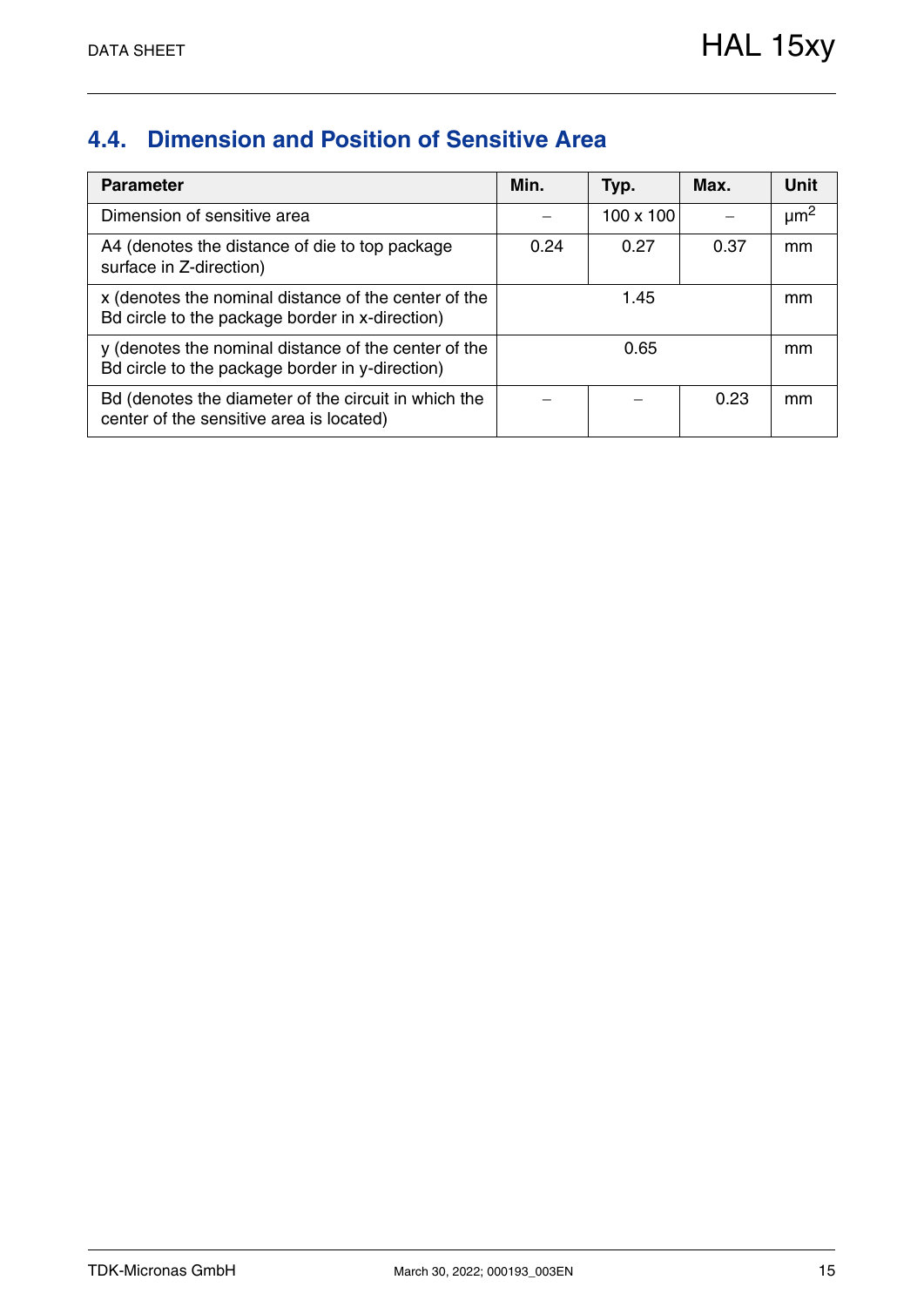### <span id="page-15-0"></span>**4.5. Absolute Maximum Ratings**

Stresses beyond those listed in the "Absolute Maximum Ratings" may cause permanent damage to the device. This is a stress rating only. Functional operation of the device at these conditions is not implied. Exposure to absolute maximum rating conditions for extended periods will affect device reliability.

This device contains circuitry to protect the inputs and outputs against damage due to high static voltages or electric fields; however, it is advised that normal precautions must be taken to avoid application of any voltage higher than absolute maximum-rated voltages to this circuit.

| Symbol               | <b>Parameter</b>                                     | <b>Pin No</b>  | Min.   | Max. | <b>Unit</b>     | <b>Conditions</b>                                                                                     |
|----------------------|------------------------------------------------------|----------------|--------|------|-----------------|-------------------------------------------------------------------------------------------------------|
| $T_{\rm J}$          | Junction temperature<br>range A                      |                | $-40$  | 190  | $\rm ^{\circ}C$ | $t < 96 h^{1}$                                                                                        |
| T <sub>storage</sub> | Transportation/<br>Short-Term Storage<br>Temperature |                | $-50$  | 155  | $\rm ^{\circ}C$ | Device only without<br>packing material                                                               |
| $V_{SUP}$            | Supply voltage                                       | 1              | $-18$  | 28   | $\vee$          | $t < 96 h^{1}$                                                                                        |
|                      |                                                      |                |        | 32   | $\vee$          | $t < 5$ min <sup>1)</sup>                                                                             |
|                      |                                                      |                |        | 40   | $\vee$          | $t < 10 \times 400$ ms<br>"Load-Dump" <sup>1)</sup><br>with series resistor<br>$R_V$ > 100 $\Omega$ . |
| $V_{\text{OUT}}$     | Output voltage                                       | 2              | $-0.5$ | 28   | $\vee$          | $t < 96 h^{1}$                                                                                        |
| Ιo                   | Output current                                       | $\overline{2}$ |        | 65   | mA              |                                                                                                       |
| $I_{OR}$             | Reverse output cur-<br>rent                          | $\overline{2}$ | $-50$  |      | mA              |                                                                                                       |
|                      | $1$ No cumulative stress                             |                |        |      |                 |                                                                                                       |

All voltages listed are referenced to ground (GND).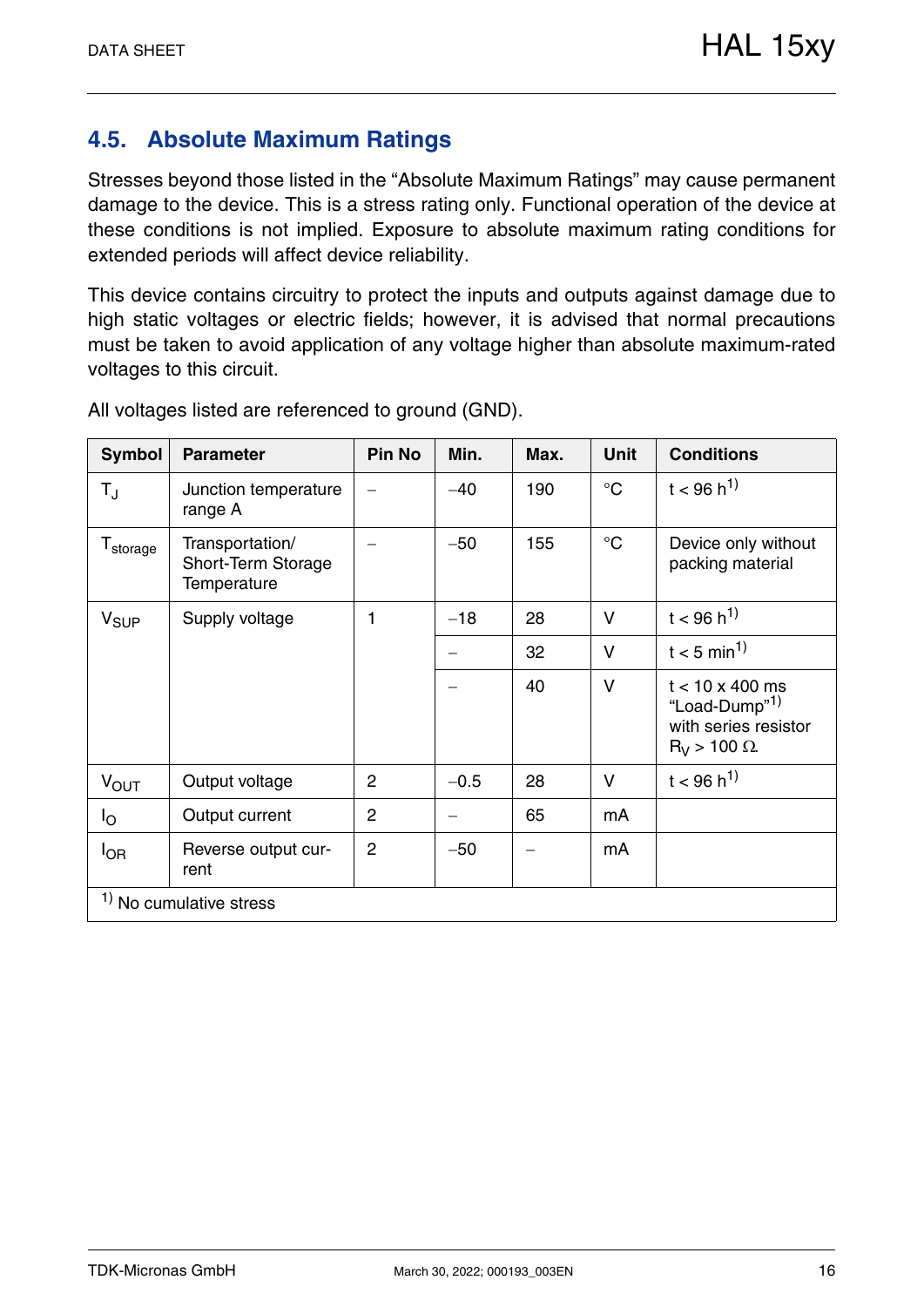### <span id="page-16-0"></span>**4.6. ESD and Latch-up**

The output pin has to be in High-Z for ESD measurements.

**Table 4–2:** ESD and latch-up

| <b>Symbol</b>                                                                                 | <b>Parameter</b>                                                                                            | Min.   | Max. | Unit |  |  |  |
|-----------------------------------------------------------------------------------------------|-------------------------------------------------------------------------------------------------------------|--------|------|------|--|--|--|
| <b>I</b> latch                                                                                | Maximum latch-up free current at any pin (measure-<br>ment according to AEC Q100-004), class 1              | $-100$ | 100  | mA   |  |  |  |
| $V_{HBM}$                                                                                     | Human body model (according to AEC Q100-002)                                                                | -8     | 8    | kV   |  |  |  |
| V <sub>CDM</sub>                                                                              | Charged device model (according to AEC Q100-011)                                                            | $-1$   |      | kV   |  |  |  |
| V <sub>SYSTEM</sub> LEVEL                                                                     | Unpowered Gun Test (150 pF / 330 $\Omega$ or 330 pF / 2 k $\Omega$ )<br>according to ISO 10605-2008 $^{1)}$ | $-15$  | 15   | kV   |  |  |  |
| <sup>1</sup> ) only valid with ESD System Level Application Circuit (see Fig. 5–2 on page 41) |                                                                                                             |        |      |      |  |  |  |

### <span id="page-16-1"></span>**4.7. Storage and Shelf Life**

Information related to storage conditions of Micronas sensors is included in the document "Guidelines for the Assembly of Micronas Packages". It gives recommendations linked to moisture sensitivity level and long-term storage.

It is available on the TDK-Micronas website [\(http://www.micronas.com/en/service-center/](http://www.micronas.com/en/service-center/downloads) [downloads\)](http://www.micronas.com/en/service-center/downloads) or on the service portal [\(http://service.micronas.com\)](http://service.micronas.com).

### <span id="page-16-2"></span>**4.8. Recommended Operating Conditions**

Functional operation of the device beyond those indicated in the "Recommended Operating Conditions" of this specification is not implied, may result in unpredictable behavior of the device, and may reduce reliability and lifetime.

| <b>Symbol</b>    | <b>Parameter</b>                                                                                                                                                   | Pin<br>No.     | Min.  | Typ. | Max.              | <b>Unit</b> | <b>Conditions</b>                                                |  |  |
|------------------|--------------------------------------------------------------------------------------------------------------------------------------------------------------------|----------------|-------|------|-------------------|-------------|------------------------------------------------------------------|--|--|
| V <sub>SUP</sub> | Supply voltage                                                                                                                                                     |                | 2.7   |      | 24                | v           |                                                                  |  |  |
| $T_{\rm J}$      | Junction temperature range $A^{1}$                                                                                                                                 |                | $-40$ |      | 170<br>150<br>125 | $^{\circ}C$ | t < 1000 h <sup>2)</sup><br>$t < 2500 h^{2}$<br>$t < 8000 h^{2}$ |  |  |
| V <sub>OUT</sub> | Output voltage                                                                                                                                                     | 2              |       |      | 24                | V           |                                                                  |  |  |
| $I_{\text{OUT}}$ | Output current                                                                                                                                                     | $\overline{2}$ |       |      | 25                | mA          |                                                                  |  |  |
|                  | <sup>1)</sup> Depends on the temperature profile of the application. Please contact TDK-Micronas for life time calculations.<br><sup>2)</sup> No cumulative stress |                |       |      |                   |             |                                                                  |  |  |

All voltages listed are referenced to ground (GND).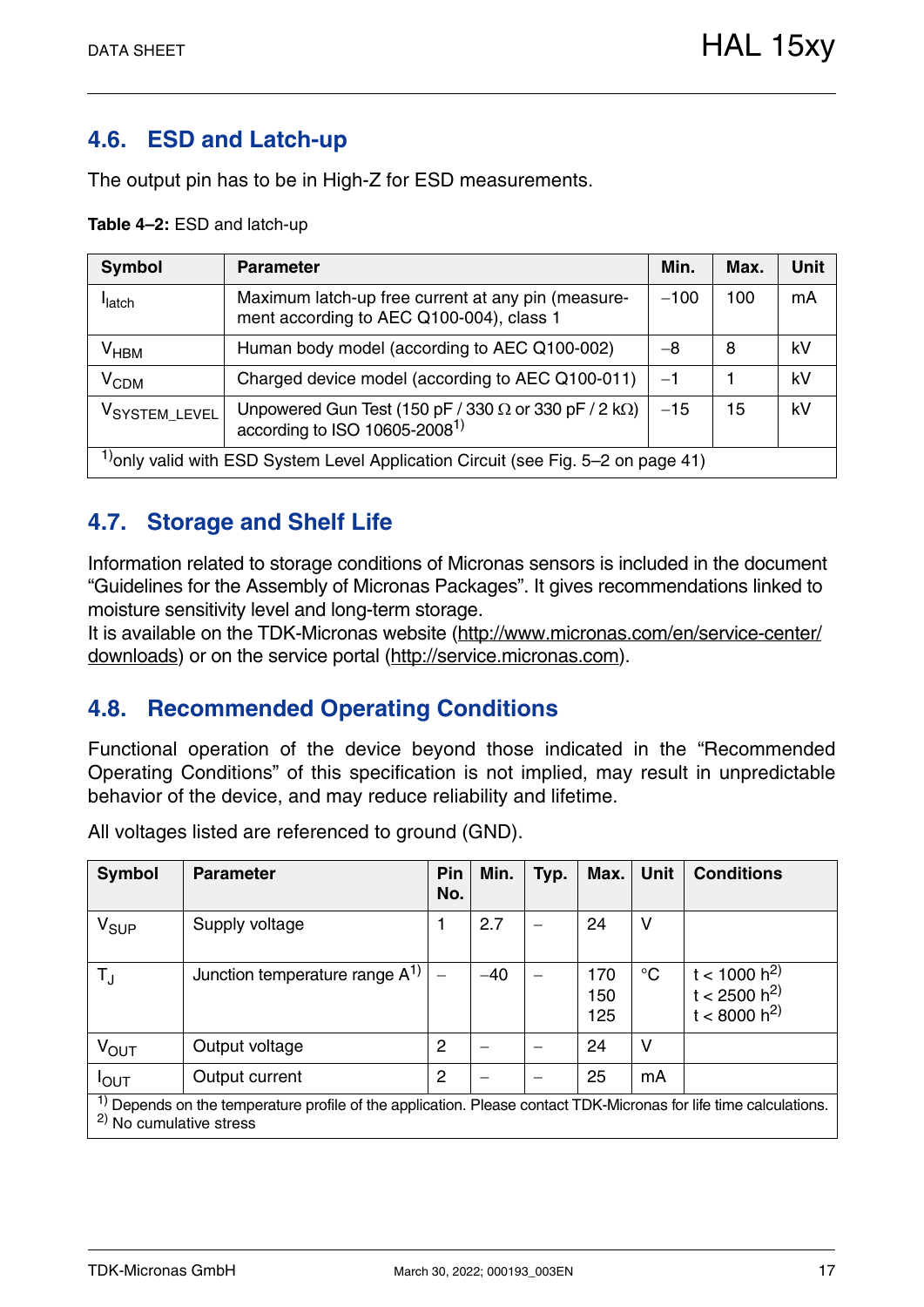### <span id="page-17-1"></span><span id="page-17-0"></span>**4.9. Characteristics**

at  $T_J = -40$  °C to 170 °C,  $V_{SUP} = 2.7$  V to 24.0 V,

at Recommended Operating Conditions if not otherwise specified in the column "Conditions". Typical Characteristics for  $T_{\rm J}$  = 25 °C and  $V_{\rm SLIP}$  = 12.0 V

| <b>Symbol</b>             | <b>Parameter</b>                                                        | Pin<br>No.               | Min.                     | Typ.                     | Max.                     | <b>Unit</b> | <b>Conditions</b>                                                                                         |
|---------------------------|-------------------------------------------------------------------------|--------------------------|--------------------------|--------------------------|--------------------------|-------------|-----------------------------------------------------------------------------------------------------------|
| <b>Supply</b>             |                                                                         |                          |                          |                          |                          |             |                                                                                                           |
| $V_{UV}$                  | Undervoltage threshold                                                  | 1                        | 2.0                      | $\equiv$                 | 2.7                      | $\vee$      |                                                                                                           |
| I <sub>SUP</sub>          | Supply current                                                          | 1                        | 1.1                      | 1.6                      | 2.4                      | mA          |                                                                                                           |
| <b>I</b> <sub>SUPR</sub>  | Reverse current                                                         | 1                        | $-1$                     | $\overline{\phantom{0}}$ | $\overline{\phantom{0}}$ | mA          | for $V_{\text{SUP}} = -18$ V                                                                              |
| <b>Port Output</b>        |                                                                         |                          |                          |                          |                          |             |                                                                                                           |
| $V_{ol}$                  | Port low output voltage                                                 |                          | $\overline{\phantom{0}}$ | 0.13                     | 0.4                      | V           | $I_{\Omega} = 20 \text{ mA}$                                                                              |
|                           |                                                                         |                          | $\overline{\phantom{0}}$ | $\equiv$                 | 0.5                      | V           | $I_{\Omega} = 25 \text{ mA}$                                                                              |
| <b>I</b> <sub>oleak</sub> | Output leakage current                                                  | $\overline{2}$           | $\overline{\phantom{0}}$ | 0.1                      | 10                       | μA          |                                                                                                           |
| $t_{\rm f}$               | Output fall time <sup>1)</sup>                                          | $\overline{2}$           | $\overline{\phantom{0}}$ |                          | $\mathbf{1}$             | $\mu s$     | $V_{SUP} = 12 V;$                                                                                         |
| $t_{r}$                   | Output rise time <sup>1)</sup>                                          | $\overline{2}$           | $\overline{\phantom{0}}$ | $\overline{\phantom{0}}$ | 1                        | μs          | $R_1 = 820 \Omega$ ;<br>$C_1 = 20 pF$                                                                     |
| <b>B</b> <sub>noise</sub> | Effective noise of mag-<br>netic switching points<br>(RMS) <sup>2</sup> | $\overline{\phantom{0}}$ | $\overline{\phantom{0}}$ | 72                       |                          | μT          | For square wave sig-<br>nal with 12 kHz                                                                   |
| $t_{\rm i}$               | Output jitter (RMS) <sup>1)</sup>                                       | $\overline{2}$           | $\overline{\phantom{0}}$ | ±0.58                    | ±0.72                    | μs          | For square wave sig-<br>nal with 1 kHz. Jitter<br>is evenly distributed<br>between $-1$ µs and<br>$+1$ µs |
| $t_{d}$                   | Delay time <sup>2)</sup> 3)                                             | $\overline{2}$           | $\overline{\phantom{0}}$ | 16                       | 21                       | μs          |                                                                                                           |
| $t_{\sf{samp}}$           | Output refresh period <sup>2)</sup>                                     | $\overline{2}$           | 1.6                      | 2.2                      | 3.0                      | μs          |                                                                                                           |
| $t_{en}$                  | Enable time of output<br>after exceeding of $V_{UV}$ <sup>4)</sup>      | $\overline{2}$           | 20                       | 50                       | 60                       | μs          | $V_{SIIP}$ = 12 V<br>$B > B_{on} + 2$ mT or<br>$B < B_{off} - 2 mT$                                       |

1) Characterized on small sample size, not tested

2) Guaranteed by design

3) Systematic delay between magnetic threshold reached and output switching

<sup>4)</sup> If power-on self-test is executed,  $t_{en}$  will be extended by power-on self-test period [\(see Section 3.2.\)](#page-8-3)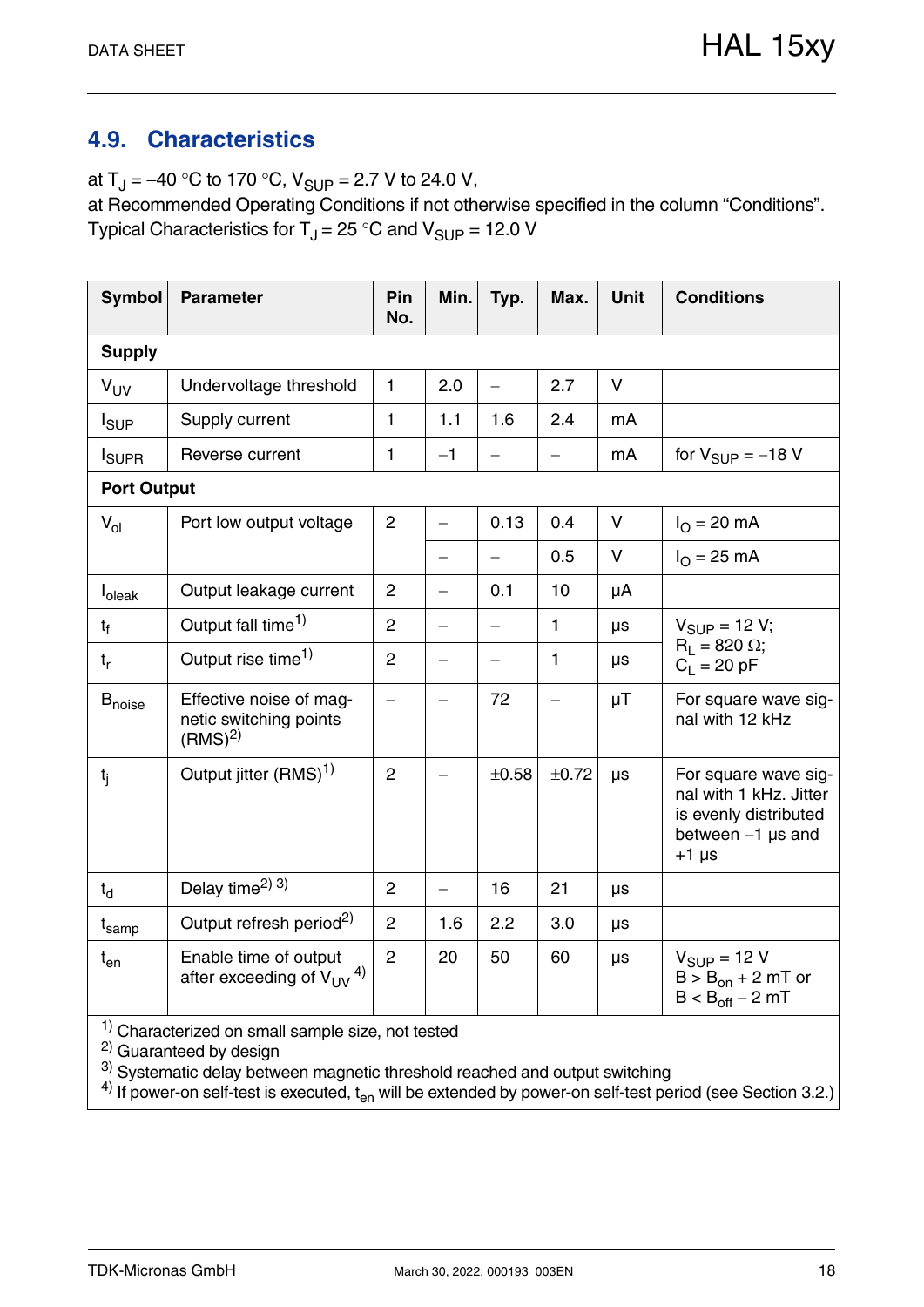| <b>Symbol</b>       | <b>Parameter</b>                                       | Pin<br>No.               | Min. | Typ.                     | Max.                     | <b>Unit</b>        | <b>Conditions</b>               |
|---------------------|--------------------------------------------------------|--------------------------|------|--------------------------|--------------------------|--------------------|---------------------------------|
|                     | <b>Power-on Self-Test</b>                              |                          |      |                          |                          |                    |                                 |
| VOUTtrig            | Triggering Voltage at<br>output <sup>2)</sup>          | $\overline{2}$           | 1.7  |                          |                          | V                  |                                 |
| t <sub>dsamp</sub>  | Double sample period <sup>2)</sup>                     | $\overline{\phantom{0}}$ | 3.2  | 4.4                      | 6.0                      | μs                 |                                 |
| t <sub>strtp</sub>  | Start of first sampling<br>window <sup>2)</sup>        |                          |      |                          | 4                        | t <sub>dsamp</sub> |                                 |
| $t_{\sf{flxp}}$     | End of first sampling<br>window <sup>2)</sup>          |                          | 9    |                          | $\overline{\phantom{0}}$ | t <sub>dsamp</sub> |                                 |
| t <sub>strtn</sub>  | Start of second sampling<br>window <sup>2)</sup>       | $\overline{\phantom{0}}$ |      | $\overline{\phantom{0}}$ | 10                       | t <sub>dsamp</sub> |                                 |
| $t_{\text{flxn}}$   | End of second sampling<br>window <sup>2)</sup>         | $\qquad \qquad -$        | 31   | $\overline{\phantom{0}}$ | $\overline{\phantom{0}}$ | t <sub>dsamp</sub> |                                 |
| t <sub>strtno</sub> | Start of first normal<br>operation value <sup>2)</sup> |                          |      | 36.5                     | 37                       | t <sub>dsamp</sub> |                                 |
| <b>Package</b>      |                                                        |                          |      |                          |                          |                    |                                 |
| $R_{thja}$          | <b>Thermal Resistance</b><br>junction to air           |                          |      |                          | 300                      | K/W                | Determined with a<br>1s0p board |
|                     |                                                        |                          |      |                          | 250                      | K/W                | Determined with a<br>1s1p board |
|                     |                                                        |                          |      |                          | 210                      | K/W                | Determined with a<br>2s2p board |
| $R_{\mathsf{thjc}}$ | <b>Thermal Resistance</b><br>junction to case          |                          |      |                          | 30                       | K/W                | Determined with a<br>1s0p board |
|                     |                                                        |                          |      |                          | 50                       | K/W                | Determined with a<br>1s1p board |
|                     |                                                        |                          |      |                          | 40                       | K/W                | Determined with a<br>2s2p board |
|                     | <sup>2)</sup> Guaranteed by design                     |                          |      |                          |                          |                    |                                 |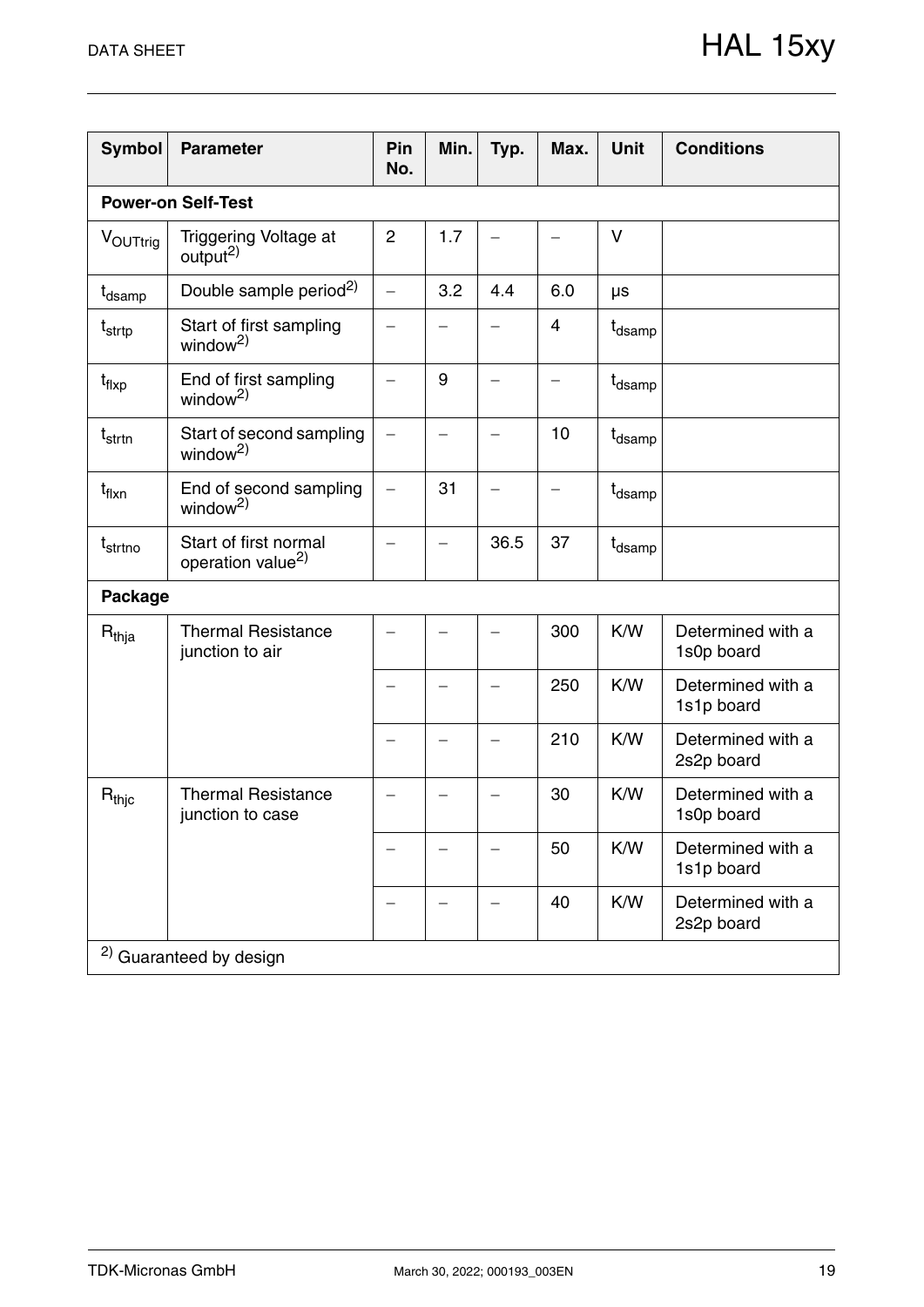### <span id="page-19-0"></span>**4.10. HAL 1501 Magnetic Characteristics**

The HAL 1501 bipolar Hall-switch provides highest sensitivity [\(see Fig. 4–6 on page 20\)](#page-19-1).

The output turns to Low-Z with the magnetic south pole on the top side of the package and turns to High-Z with the magnetic north pole on the top side. The output state is not defined if the magnetic field is removed again.

For correct functioning in the application, the sensor requires both magnetic polarities (north and south) on the top side of the package.

#### **Magnetic Features:**

- switching type: bipolar
- very high sensitivity
- typical  $B_{ON}$ : 0.4 mT at room temperature
- typical  $B_{\text{OFF}}$ : –0.4 mT at room temperature
- operates with static magnetic fields and dynamic magnetic fields up to 12 kHz
- typical temperature coefficient of magnetic switching points is 0 ppm/K at room temperature

#### **Applications**

The HAL 1501 is the optimal sensor for all applications with alternating magnetic signals and weak magnetic amplitude at the sensor position such as:

- applications with large air gap or weak magnets
- revolutions per minute (RPM) or other counting measurement, e.g. window lifter and sunroof
- commutation of brushless DC motors
- position detection, such as for gear-shift lever and electric parking brake
- magnetic encoders



<span id="page-19-1"></span>**Fig. 4–6:** Definition of magnetic switching points for the HAL 1501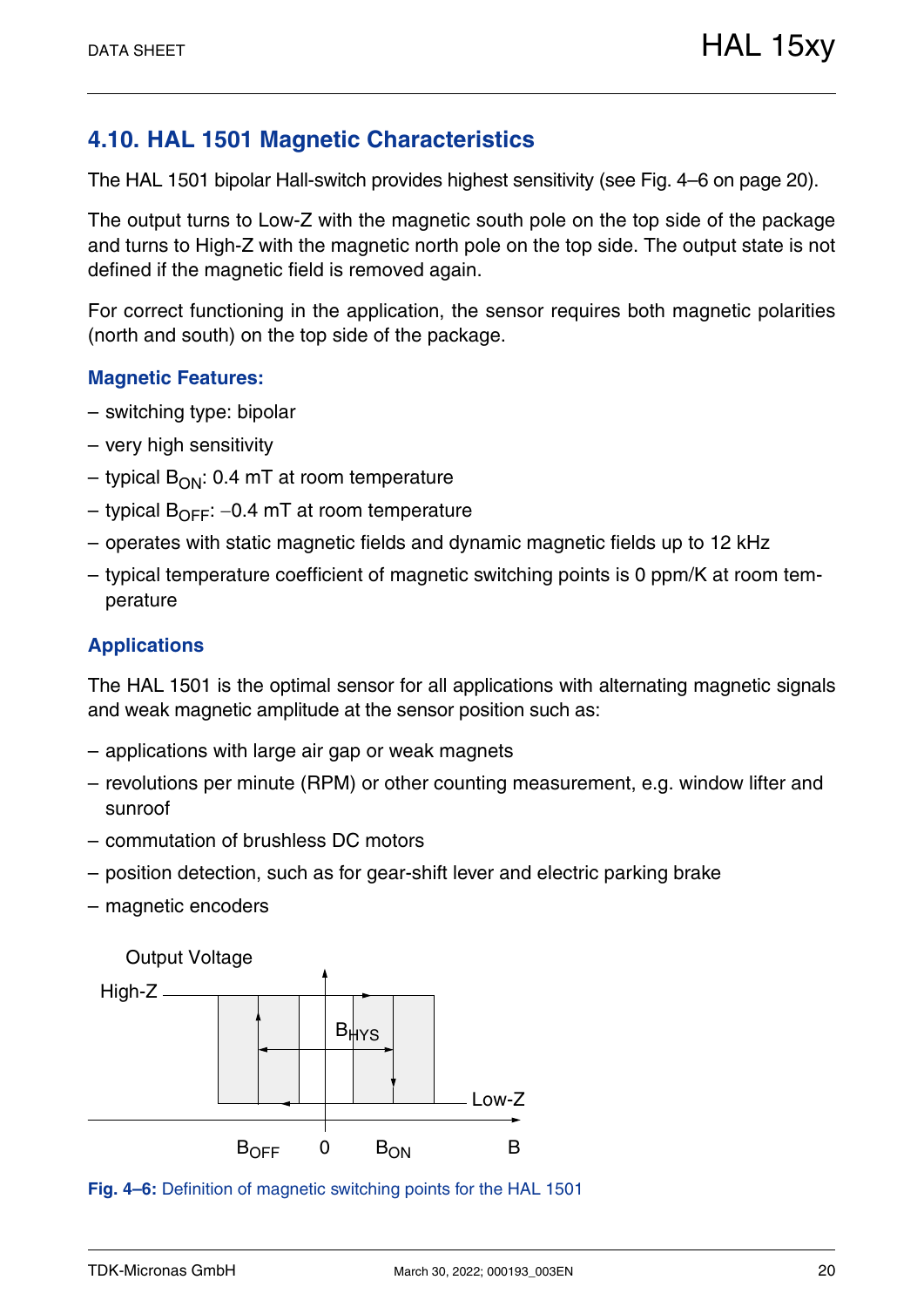at T<sub>J</sub> = -40 °C to 170 °C, V<sub>SUP</sub> = 2.7 V to 24.0 V, Typical Characteristics for  $V_{\text{SUP}} = 12.0 \text{ V}$ 

Magnetic flux density values of switching points: Positive flux density values refer to the magnetic south pole at the top side of the package.

| <b>Parameter</b> | On point $B_{ON}$ |      |      | Off point $B_{\text{OFF}}$ |         |      | Hysteresis B <sub>HYS</sub> | <b>Unit</b> |      |    |
|------------------|-------------------|------|------|----------------------------|---------|------|-----------------------------|-------------|------|----|
| TJ.              | Min.              | Typ. | Max. | Min.                       | Typ.    | Max. | Min.                        | Typ.        | Max. |    |
| $-40 °C$         | $-0.6$            | 0.5  | 1.6  | $-1.6$                     | $-0.5$  | 0.6  |                             | 1.0         |      | mT |
| 25 °C            | $-0.5$            | 0.4  | 1.5  | $-1.5$                     | $-0.4$  | 0.5  |                             | 0.8         |      | mT |
| 170 °C           | $-1.0$            | 0.35 | 2.0  | $-2.0$                     | $-0.35$ | 1.0  |                             | 0.7         |      | mT |

The hysteresis is the difference between the switching points  $B_{HYS} = |B_{ON} - B_{OFF}|$ 

**Note** Regarding switching points, temperature coefficients, and B-field switching frequency, customized derivatives via mask option are possible. For more information contact TDK-Micronas.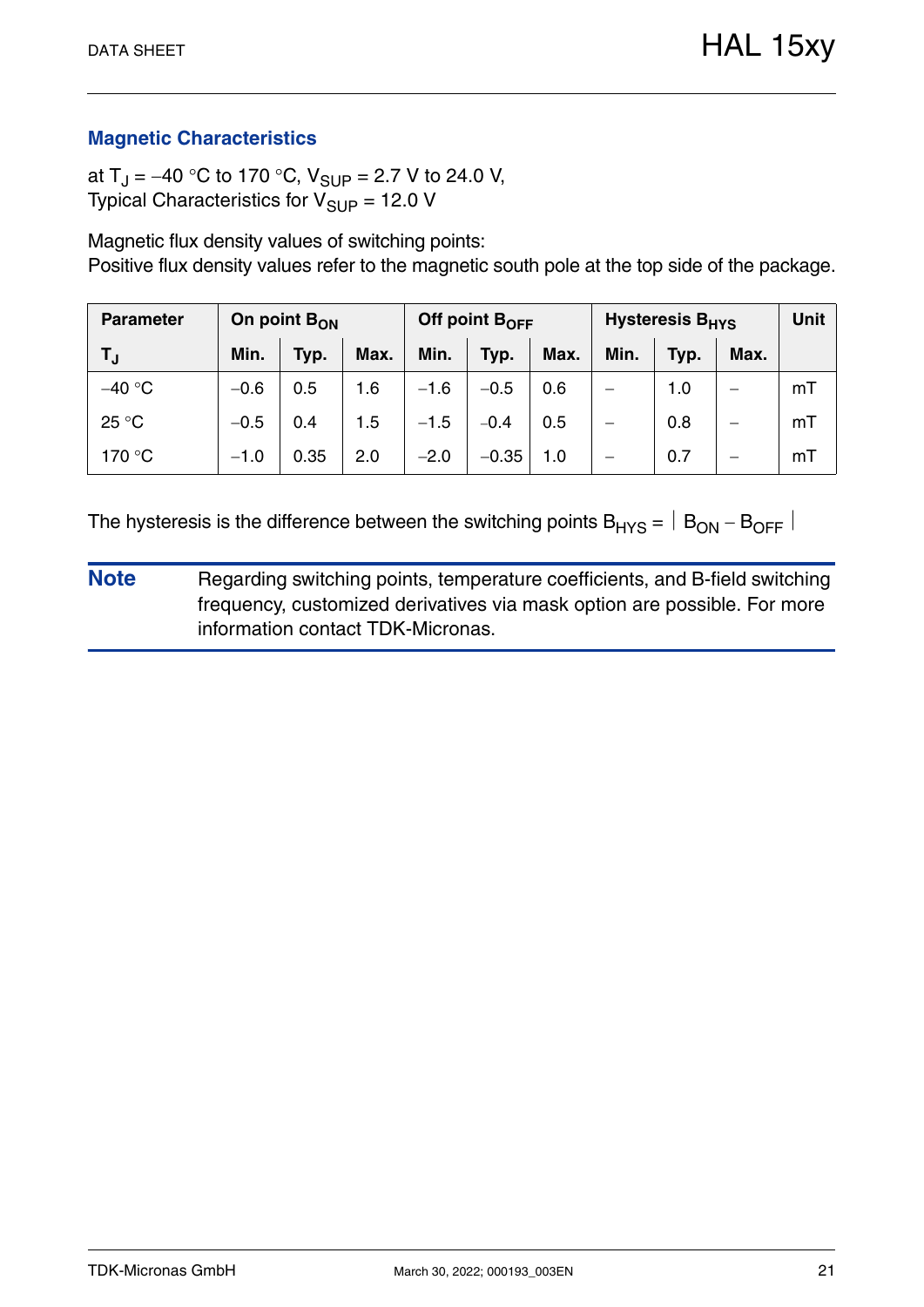### <span id="page-21-0"></span>**4.11. HAL 1502 Magnetic Characteristics**

The HAL 1502 Hall-latch provides highest sensitivity [\(see Fig. 4–7 on page 22\)](#page-21-1).

The output turns to Low-Z with the magnetic south pole on the top side of the package and turns to High-Z with the magnetic north pole on the top side. The output does not change if the magnetic field is removed. For changing the output state, the opposite magnetic field polarity must be applied.

For correct functioning in the application, the sensor requires both magnetic polarities (north and south) on the top side of the package.

#### **Magnetic Features:**

- switching type: latching
- high sensitivity
- typical  $B_{ON}$ : 2.5 mT at room temperature
- typical  $B_{\text{OFF}}$ : –2.5 mT at room temperature
- operates with static magnetic fields and dynamic magnetic fields up to 12 kHz
- $-$  typical temperature coefficient of magnetic switching points is  $-1000$  ppm/K at room temperature

#### **Applications**

The HAL 1502 is the optimal sensor for all applications with alternating magnetic signals and weak magnetic amplitude at the sensor position such as:

- applications with large air gap or weak magnets
- revolutions per minute (RPM) or other counting measurement, e.g. window lifter and sunroof
- commutation of brushless DC motors
- position detection, such as for adaptive front lighting and electric parking brake
- magnetic encoders



<span id="page-21-1"></span>**Fig. 4–7:** Definition of magnetic switching points for the HAL 1502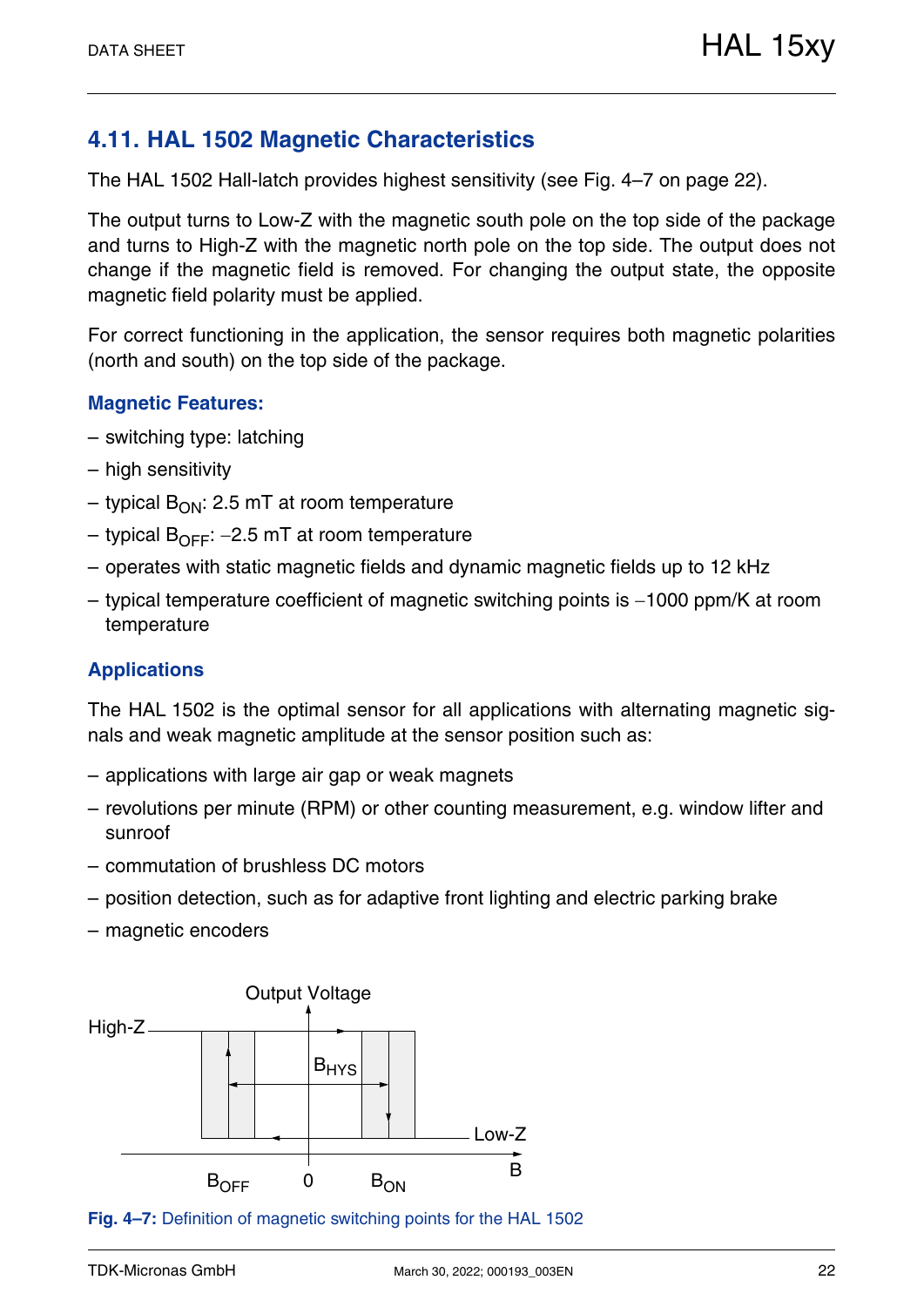at T<sub>J</sub> = -40 °C to 170 °C, V<sub>SUP</sub> = 2.7 V to 24.0 V, Typical Characteristics for  $V_{\text{SUP}} = 12.0 \text{ V}$ 

Magnetic flux density values of switching points: Positive flux density values refer to the magnetic south pole at the top side of the package.

| <b>Parameter</b> | On point $B_{ON}$ |      |      |        | Off point $B_{\text{OFF}}$ |        | <b>Hysteresis B<sub>HYS</sub></b> | Unit |      |    |
|------------------|-------------------|------|------|--------|----------------------------|--------|-----------------------------------|------|------|----|
| TJ.              | Min.              | Typ. | Max. | Min.   | Typ.                       | Max.   | Min.                              | Typ. | Max. |    |
| $-40$ °C         | 1.3               | 2.8  | 4.3  | $-4.3$ | $-2.8$                     | $-1.3$ |                                   | 5.6  | –    | mT |
| 25 °C            | 1.0               | 2.5  | 4.0  | $-4.0$ | $-2.5$                     | $-1.0$ | $\overline{\phantom{0}}$          | 5.0  | —    | mT |
| 170 °C           | 0.8               | 2.3  | 3.8  | $-3.8$ | $-2.3$                     | $-0.8$ | —                                 | 4.6  | –    | mT |

The hysteresis is the difference between the switching points  $B_{HYS} = |B_{ON} - B_{OFF}|$ 

**Note** Regarding switching points, temperature coefficients, and B-field switching frequency, customized derivatives via mask option are possible. For more information contact TDK-Micronas.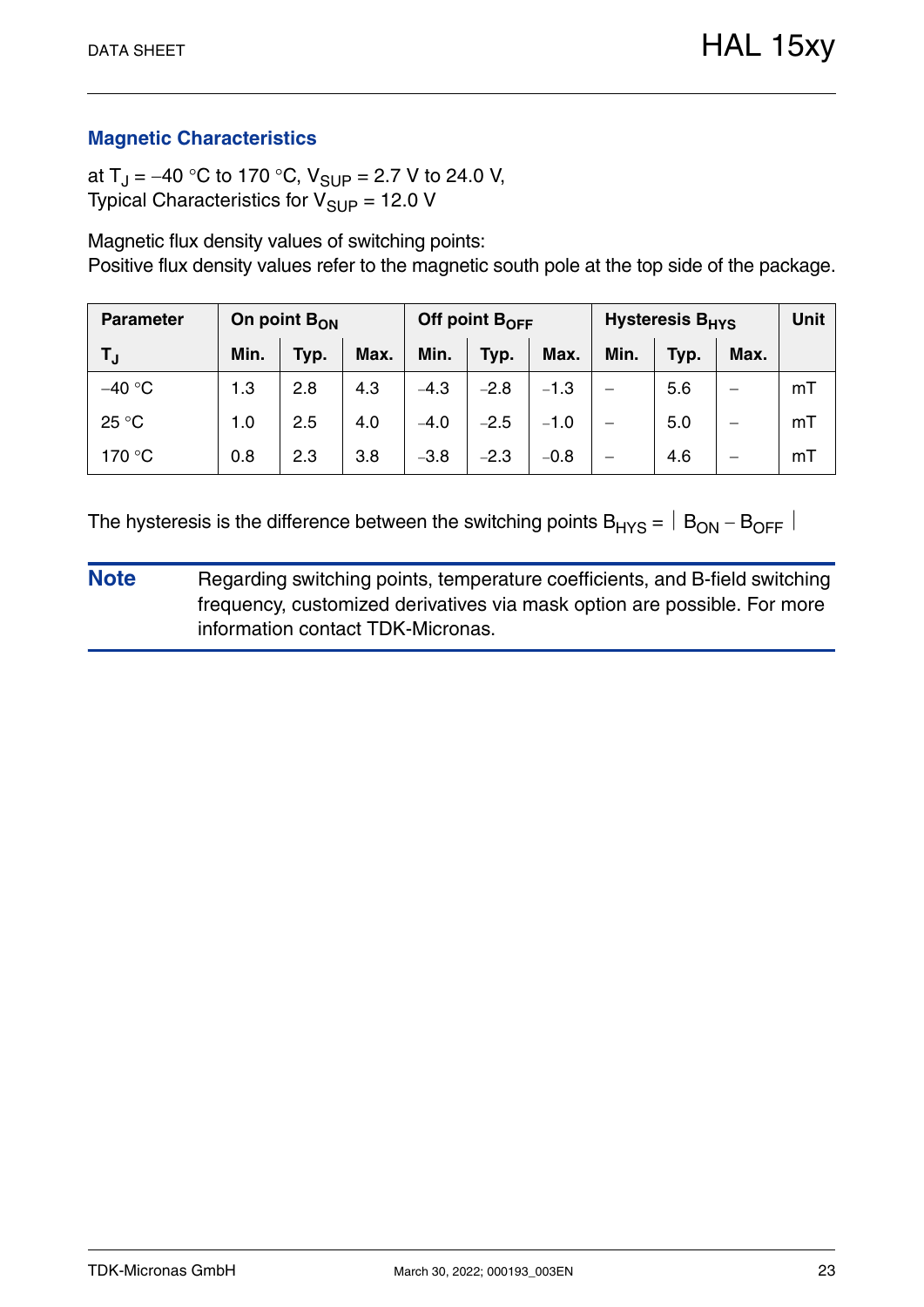### <span id="page-23-0"></span>**4.12. HAL 1503 Magnetic Characteristics**

The HAL 1503 unipolar Hall-switch provides high sensitivity [\(see Fig. 4–8 on page 24\)](#page-23-1).

The output turns to Low-Z with the magnetic south pole on the top side of the package and turns to High-Z if the magnetic field is removed. The sensor does not respond to the magnetic north pole on the top side of the package.

For correct functioning in the application, the sensor requires only the magnetic south pole on the top side of the package.

#### **Magnetic Features:**

- switching type: unipolar
- high sensitivity
- typical  $B_{ON}$ : 5.5 mT at room temperature
- typical  $B_{\text{OFF}}$ : 3.7 mT at room temperature
- operates with static magnetic fields and dynamic magnetic fields up to 12 kHz
- $-$  typical temperature coefficient of magnetic switching points is  $-1000$  ppm/K at room temperature

#### **Applications**

The HAL 1503 is the optimal sensor for all applications with one magnetic polarity and weak magnetic amplitude at the sensor position, such as:

- clutch position detection
- electric parking brake
- brake light switch
- brake pedal position detection
- steering wheel lock
- door handle



<span id="page-23-1"></span>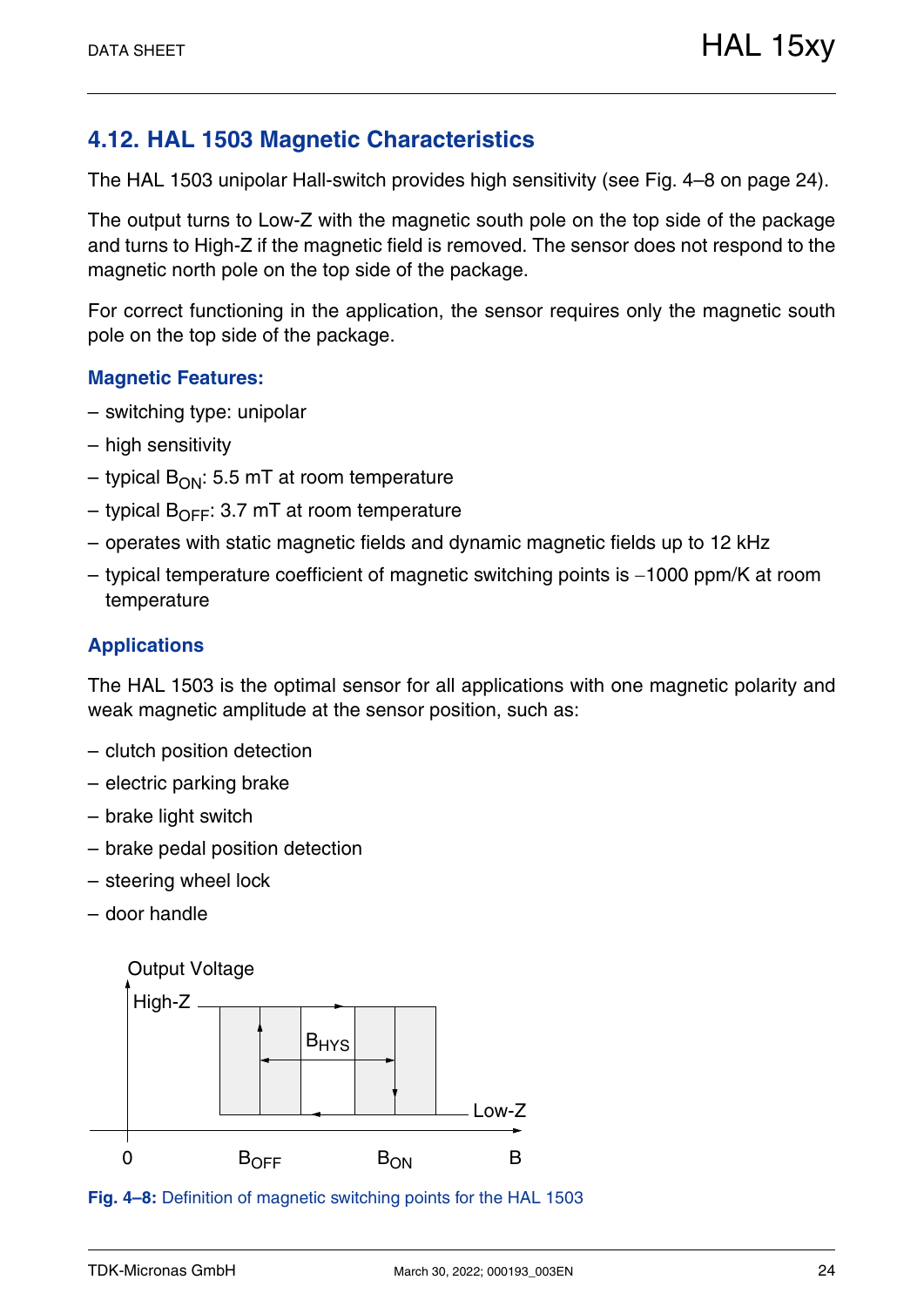at T<sub>J</sub> = -40 °C to 170 °C, V<sub>SUP</sub> = 2.7 V to 24.0 V, Typical Characteristics for  $V_{\text{SUP}} = 12.0 \text{ V}$ 

Magnetic flux density values of switching points: Positive flux density values refer to the magnetic south pole at the top side of the package.

| <b>Parameter</b> | On point $B_{ON}$ |      |      |      | Off point $B_{OFF}$ |      | <b>Hysteresis B<sub>HYS</sub></b> | Unit |      |    |
|------------------|-------------------|------|------|------|---------------------|------|-----------------------------------|------|------|----|
| TJ               | Min.              | Typ. | Max. | Min. | Typ.                | Max. | Min.                              | Typ. | Max. |    |
| $-40$ °C         | 4.4               | 6.1  | 7.6  | 2.4  | 4.0                 | 5.7  | —                                 | 2.1  |      | mT |
| 25 °C            | 3.8               | 5.5  | 7.1  | 2.1  | 3.7                 | 5.5  | —                                 | 1.8  | —    | mT |
| 170 °C           | 3.0               | 5.0  | 6.7  | 1.8  | 3.6                 | 5.5  |                                   | 1.4  | –    | mT |

The hysteresis is the difference between the switching points  $B_{HYS} = |B_{ON} - B_{OFF}|$ 

**Note** Regarding switching points, temperature coefficients, and B-field switching frequency, customized derivatives via mask option are possible. For more information contact TDK-Micronas.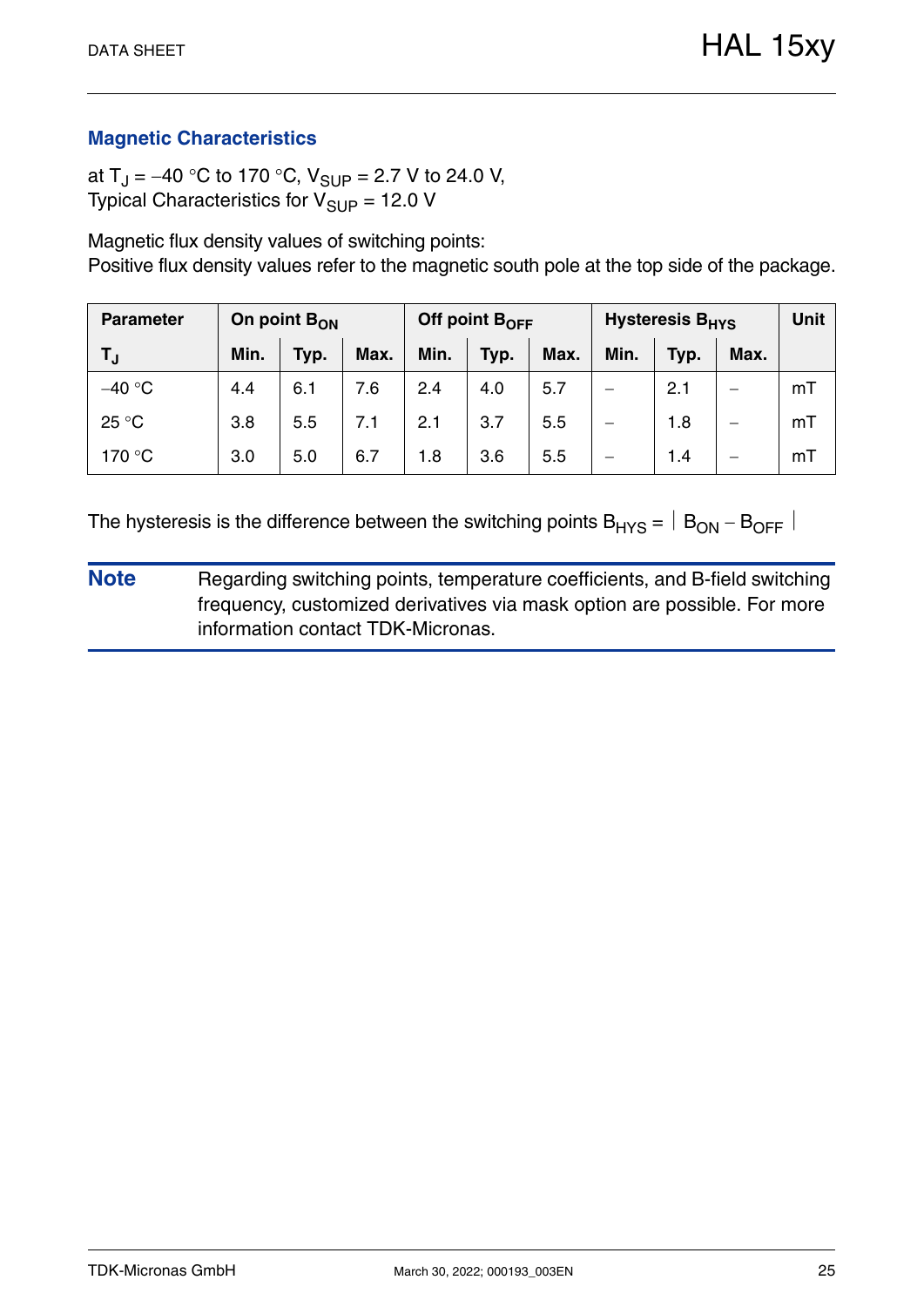### <span id="page-25-0"></span>**4.13. HAL 1504 Magnetic Characteristics**

The HAL 1504 Hall latch provides high sensitivity [\(see Fig. 4–9 on page 26\)](#page-25-1).

The output turns to Low-Z with the magnetic south pole on the top side of the package and turns to High-Z with the magnetic north pole on the top side. The output does not change if the magnetic field is removed. For changing the output state, the opposite magnetic field polarity must be applied.

For correct functioning in the application, the sensor requires both magnetic polarities (north and south) on the top side of the package.

#### **Magnetic Features:**

- switching type: latching
- high sensitivity
- typical BON: 7.6 mT at room temperature
- typical BOFF: -7.6 mT at room temperature
- operates with static magnetic fields and dynamic magnetic fields up to 12 kHz
- $-$  typical temperature coefficient of magnetic switching points is  $-1200$  ppm/K at room temperature

#### **Applications**

The HAL 1504 is the optimal sensor for all applications with alternating magnetic signals such as:

- applications with large air gap or weak magnets
- revolutions per minute (RPM) or other counting measurement, e.g. window lifter and sunroof
- commutation of brushless DC motors
- position detection, such as for gear-shift lever and electric parking brake
- magnetic encoders



<span id="page-25-1"></span>**Fig. 4–9:** Definition of magnetic switching points for the HAL 1504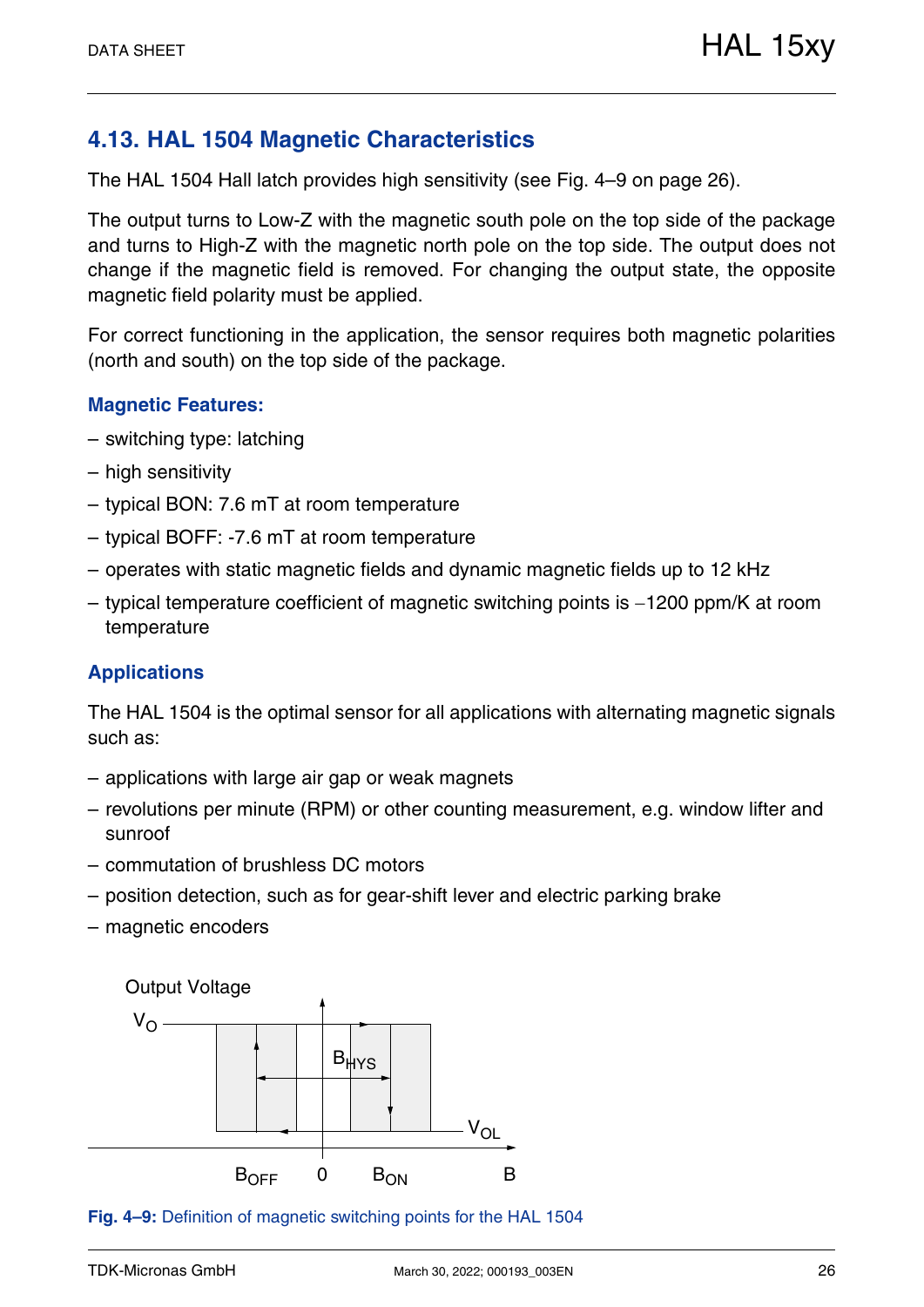at TJ =  $-40$  °C to 170 °C, VSUP = 2.7 V to 24.0 V, Typical Characteristics for VSUP = 12.0 V

Magnetic flux density values of switching points: Positive flux density values refer to the magnetic south pole at the top side of the package.

| <b>Parameter</b> | On point $B_{ON}$ |      |      |         | Off point B <sub>OFF</sub> |        | <b>Hysteresis B<sub>HYS</sub></b> | <b>Unit</b> |      |    |
|------------------|-------------------|------|------|---------|----------------------------|--------|-----------------------------------|-------------|------|----|
| T」               | Min.              | Typ. | Max. | Min.    | Typ.                       | Max.   | Min.                              | Typ.        | Max. |    |
| $-40 °C$         | 6.4               | 8.4  | 10.8 | $-10.8$ | $-8.6$                     | $-6.4$ |                                   | 17.0        |      | mT |
| 25 °C            | 6.0               | 7.6  | 10.0 | $-10$   | $-7.6$                     | $-6.0$ | —                                 | 15.2        |      | mT |
| 170 °C           | 4.0               | 6.4  | 8.9  | $-8.9$  | $-6.4$                     | $-4.0$ |                                   | 12.8        |      | mT |

The hysteresis is the difference between the switching points BHYS =  $\vert$  BON - BOFF  $\vert$ 

**Note** Regarding switching points, temperature coefficients, and B-field switching frequency, customized derivatives via mask option are possible. For more information contact TDK-Micronas.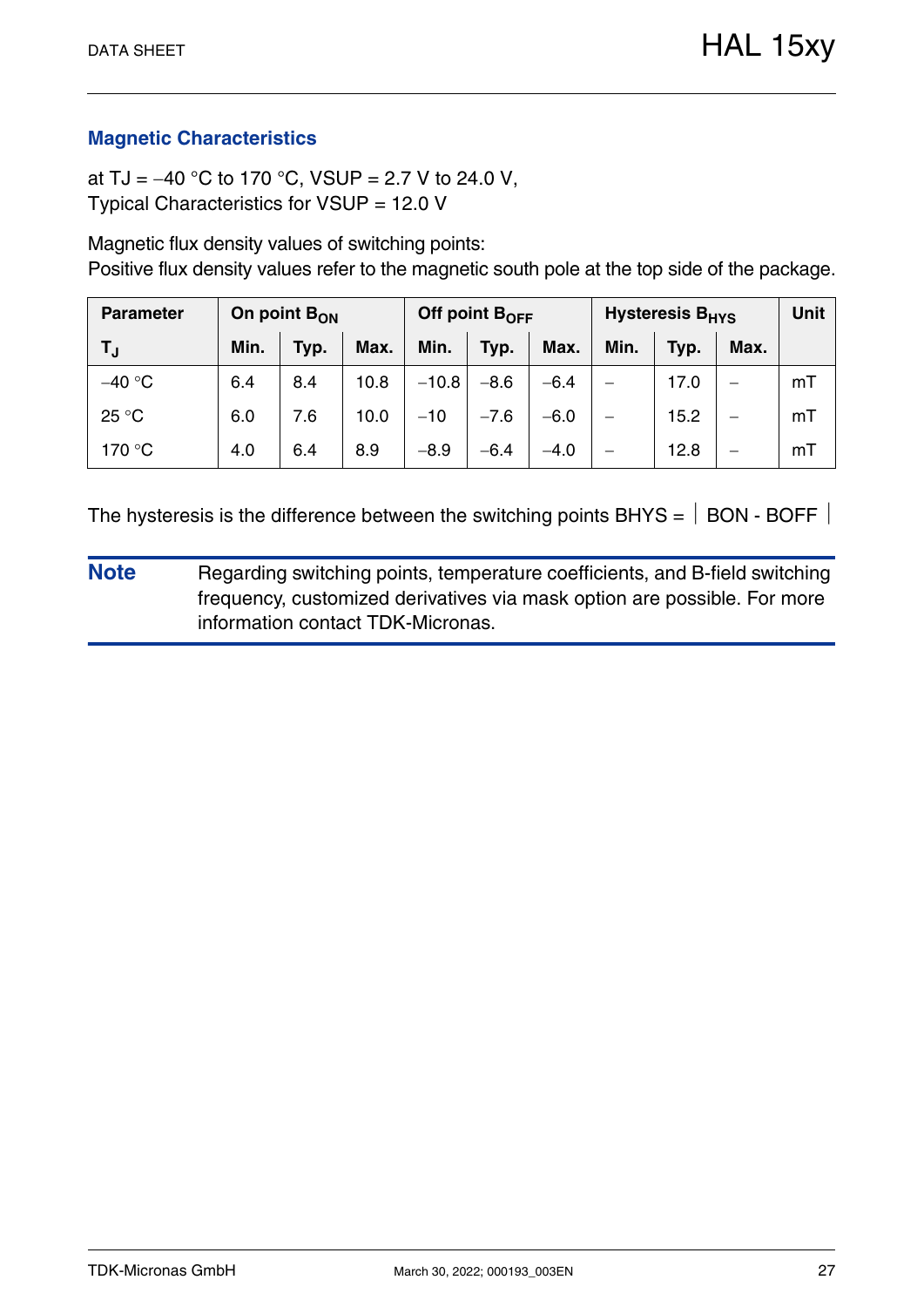### <span id="page-27-0"></span>**4.14. HAL 1505 Magnetic Characteristics**

The HAL 1505 Hall-latch provides medium sensitivity [\(see Fig. 4–10 on page 28\).](#page-27-1)

The output turns to Low-Z with the magnetic south pole on the top side of the package and turns to High-Z with the magnetic north pole on the top side. The output does not change if the magnetic field is removed. For changing the output state, the opposite magnetic field polarity must be applied.

For correct functioning in the application, the sensor requires both magnetic polarities (north and south) on the top side of the package.

#### **Magnetic Features:**

- switching type: latching
- medium sensitivity
- typical BON: 13.5 mT at room temperature
- typical BOFF: -13.5 mT at room temperature
- operates with static magnetic fields and dynamic magnetic fields up to 12 kHz
- typical temperature coefficient of magnetic switching points is -1200 ppm/K at room temperature

#### **Applications**

The HAL 1505 is the optimal sensor for all applications with alternating magnetic signals such as:

- applications with large air gap or weak magnets
- revolutions per minute (RPM) or other counting measurement, e.g. window lifter and sunroof
- commutation of brushless DC motors
- position detection, such as for adaptive front lighting and electric parking brake
- magnetic encoders



<span id="page-27-1"></span>**Fig. 4–10:** Definition of magnetic switching points for the HAL 1505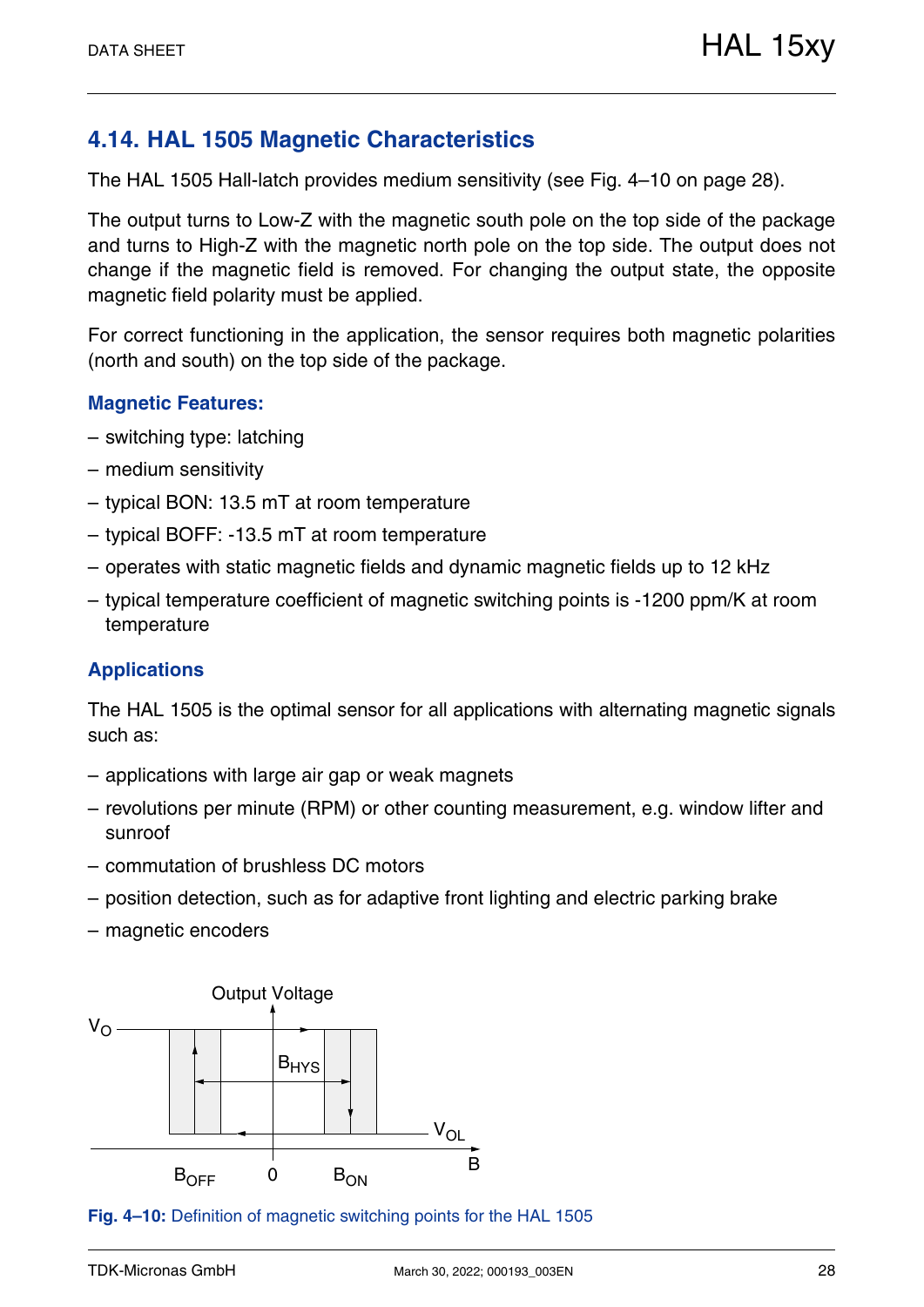at TJ = -40 °C to 170 °C, VSUP = 2.7 V to 24.0 V, Typical Characteristics for VSUP = 12.0 V

Magnetic flux density values of switching points: Positive flux density values refer to the magnetic south pole at the top side of the package.

| <b>Parameter</b> | On point $B_{ON}$ |      |      |         | Off point $B_{\text{OFF}}$ |         | Hysteresis B <sub>HYS</sub> | <b>Unit</b> |      |    |
|------------------|-------------------|------|------|---------|----------------------------|---------|-----------------------------|-------------|------|----|
| T,               | Min.              | Typ. | Max. | Min.    | Typ.                       | Max.    | Min.                        | Typ.        | Max. |    |
| $-40 °C$         | 11.8              | 15.0 | 18.3 | $-18.3$ | $-15.0$                    | $-11.8$ |                             | 30.0        | —    | mT |
| 25 °C            | 11.0              | 13.5 | 17.0 | $-17.0$ | $-13.5$                    | $-11.0$ |                             | 27.0        | —    | mT |
| 170 °C           | 9.4               | 11.7 | 16.1 | $-16.1$ | $-11.7$                    | $-9.4$  |                             | 23.4        |      | mT |

The hysteresis is the difference between the switching points  $B_{HYS} = |B_{ON} - B_{OFF}|$ 

**Note** Regarding switching points, temperature coefficients, and B-field switching frequency, customized derivatives via mask option are possible. For more information contact TDK-Micronas.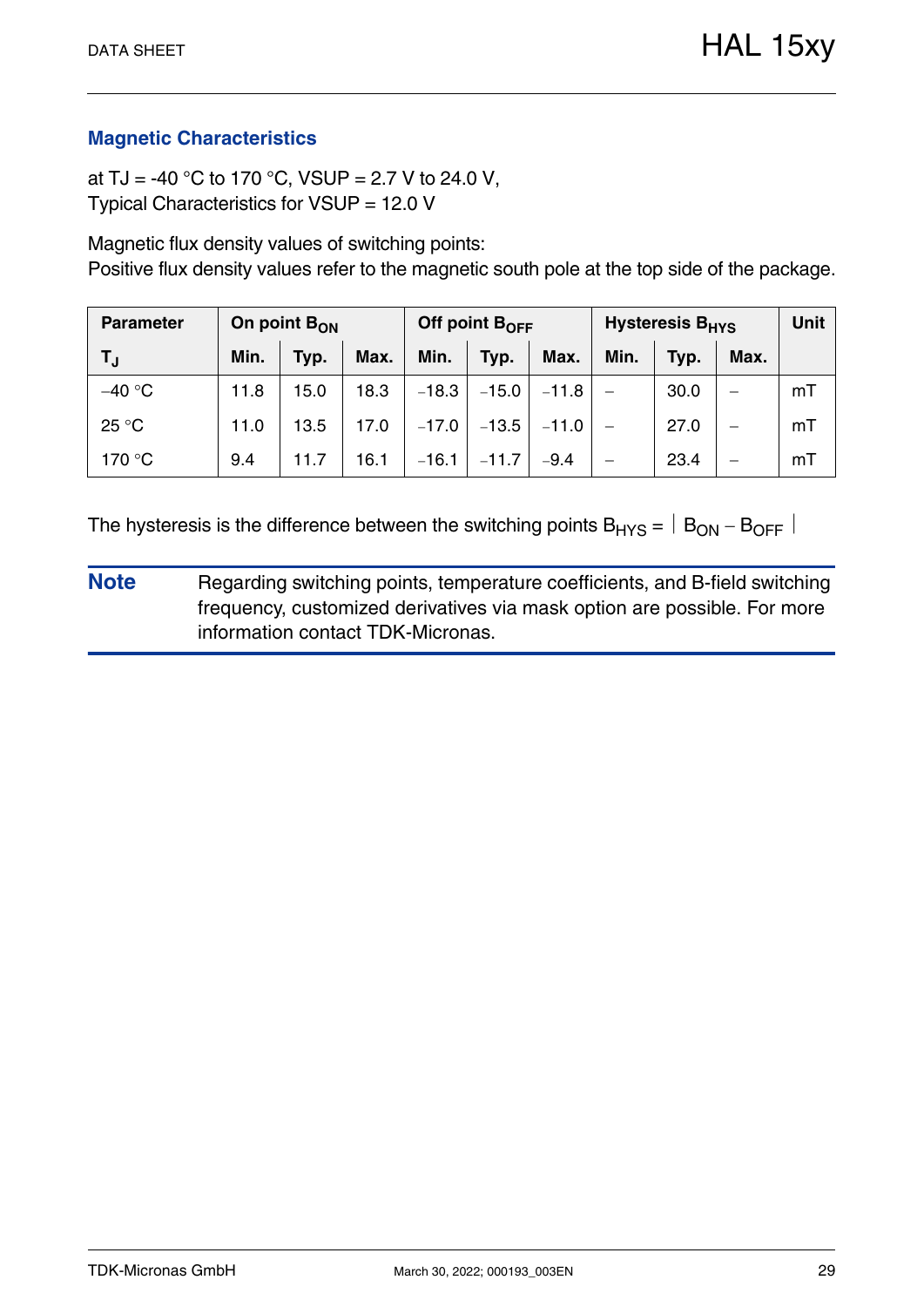### <span id="page-29-0"></span>**4.15. HAL 1506 Magnetic Characteristics**

The HAL 1506 unipolar Hall-switch provides medium sensitivity [\(see Fig. 4–11 on](#page-29-1) [page 30\)](#page-29-1).

The output turns to Low-Z with the magnetic south pole on the top side of the package and turns to High-Z if the magnetic field is removed. The sensor does not respond to the magnetic north pole on the top side of the package.

For correct functioning in the application, the sensor requires only the magnetic south pole on the top side of the package.

#### **Magnetic Features:**

- switching type: unipolar
- medium sensitivity
- typical  $B_{ON}$ : 18.9 mT at room temperature
- typical  $B_{\text{OFF}}$ : 17.3 mT at room temperature
- operates with static magnetic fields and dynamic magnetic fields up to 12 kHz
- $-$  typical temperature coefficient of magnetic switching points is  $-1200$  ppm/K at room temperature

#### **Applications**

The HAL 1506 is the optimal sensor for applications with one magnetic polarity, such as:

- clutch pedal position
- wiper position
- door lock
- trunk lock



<span id="page-29-1"></span>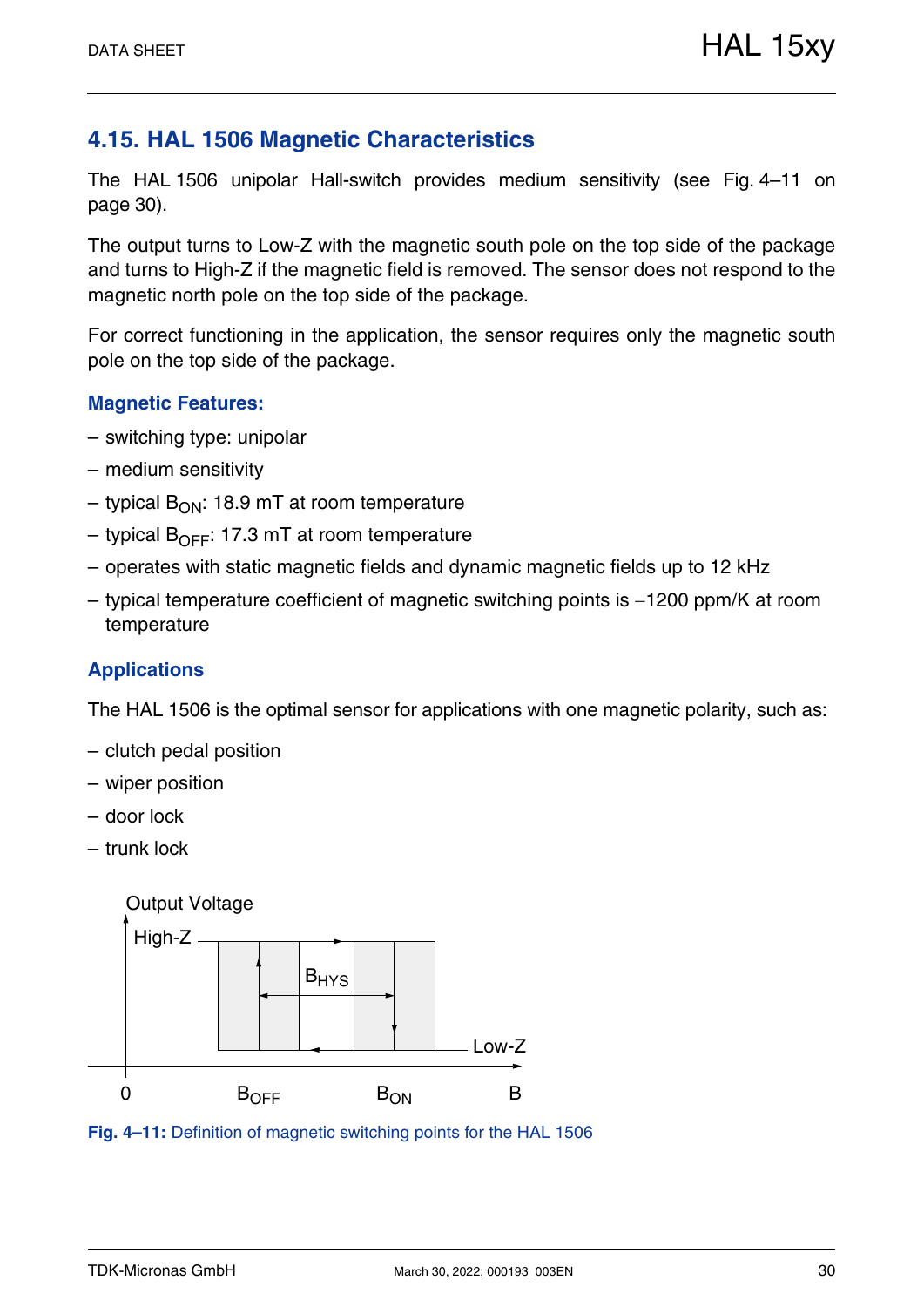at T<sub>J</sub> = -40 °C to 170 °C, V<sub>SUP</sub> = 2.7 V to 24.0 V, Typical Characteristics for  $V_{\text{SUP}} = 12.0 \text{ V}$ 

Magnetic flux density values of switching points: Positive flux density values refer to the magnetic south pole at the top side of the package.

| <b>Parameter</b> | On point $B_{ON}$ |      |      |      | Off point $B_{\text{OFF}}$ |      | <b>Hysteresis B<sub>HYS</sub></b> | Unit |      |    |
|------------------|-------------------|------|------|------|----------------------------|------|-----------------------------------|------|------|----|
| TJ.              | Min.              | Typ. | Max. | Min. | Typ.                       | Max. | Min.                              | Typ. | Max. |    |
| $-40 °C$         | 16.5              | 20.8 | 24.8 | 14.0 | 18.9                       | 22.5 |                                   | 1.9  | —    | mT |
| 25 °C            | 15.4              | 18.9 | 22.6 | 13.8 | 17.3                       | 21.0 | $\overline{\phantom{0}}$          | 1.6  | —    | mT |
| 170 °C           | 13.0              | 17.0 | 19.5 | 11.8 | 15.8                       | 18.2 |                                   | 1.2  | –    | mT |

The hysteresis is the difference between the switching points  $B_{HYS} = |B_{ON} - B_{OFF}|$ 

**Note** Regarding switching points, temperature coefficients, and B-field switching frequency, customized derivatives via mask option are possible. For more information contact TDK-Micronas.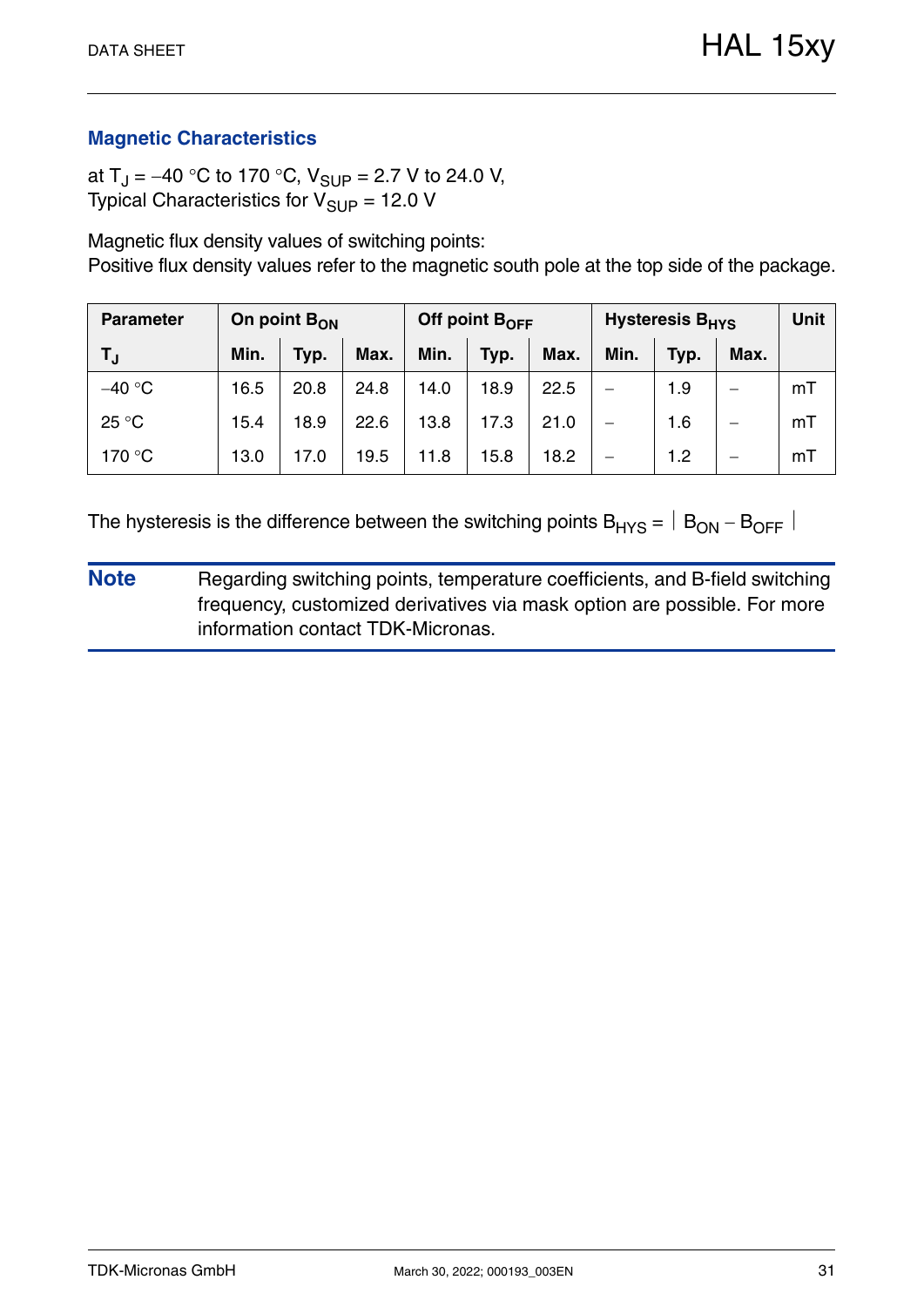### <span id="page-31-0"></span>**4.16. HAL 1507 Magnetic Characteristics**

The HAL 1507 unipolar Hall-switch provides low sensitivity [\(see Fig. 4–12 on page 32\)](#page-31-1).

The output turns to Low-Z with the magnetic south pole on the top side of the package and turns to High-Z if the magnetic field is removed. The sensor does not respond to the magnetic north pole on the top side of the package.

For correct functioning in the application, the sensor requires only the magnetic south pole on the top side of the package.

#### **Magnetic Features:**

- switching type: unipolar
- low sensitivity
- typical  $B_{ON}$ : 28.2 mT at room temperature
- typical  $B_{\text{OFF}}$ : 23.9 mT at room temperature
- operates with static magnetic fields and dynamic magnetic fields up to 12 kHz
- $-$  typical temperature coefficient of magnetic switching points is  $-300$  ppm/K at room temperature

#### **Applications**

The HAL 1507 is the optimal sensor for applications with one magnetic polarity and strong magnetic fields at the sensor position, such as:

- gear position detection
- rooftop open/close
- sliding door



<span id="page-31-1"></span>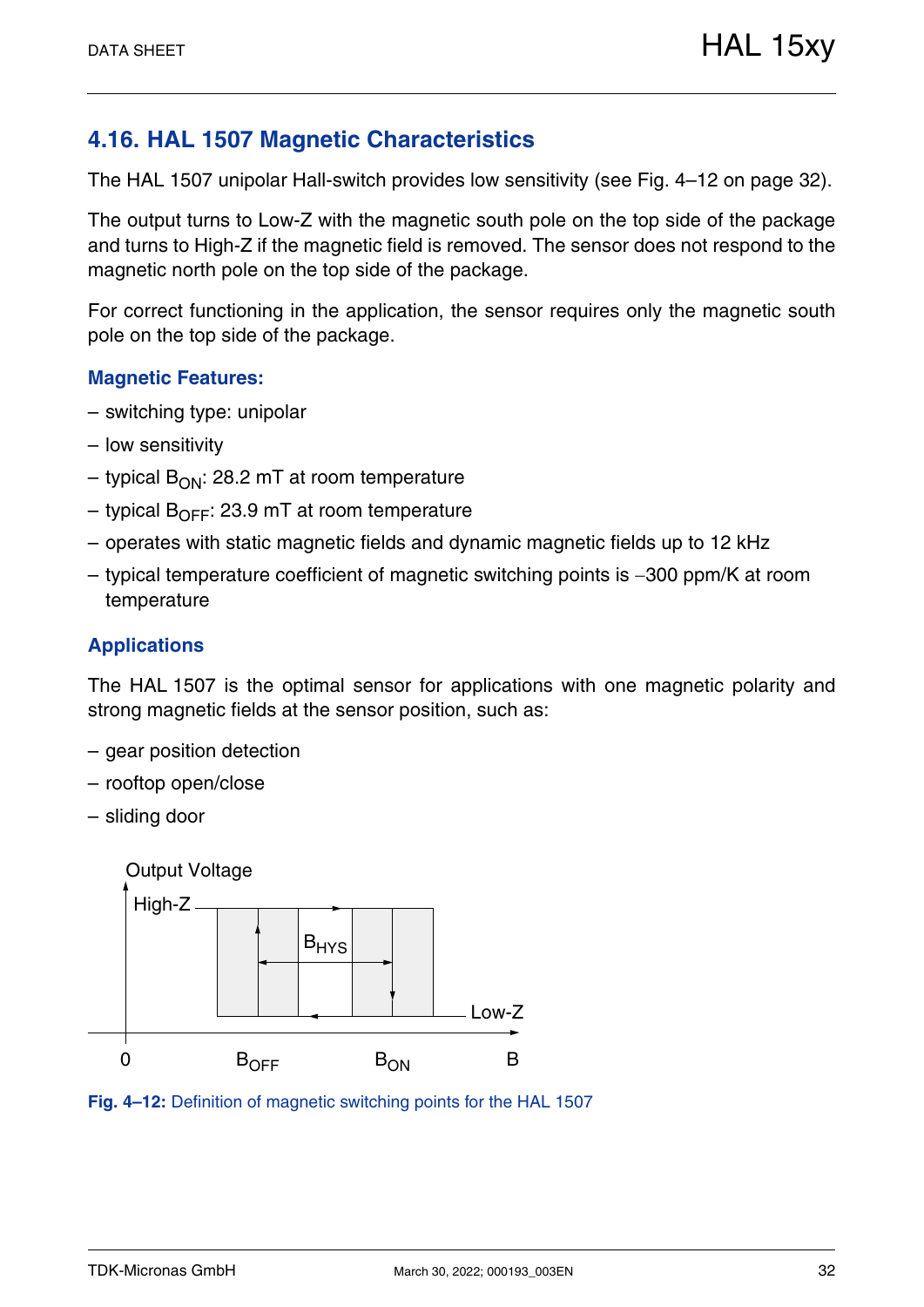at T<sub>J</sub> = -40 °C to 170 °C, V<sub>SUP</sub> = 2.7 V to 24.0 V, Typical Characteristics for  $V_{\text{SUP}} = 12.0 \text{ V}$ 

Magnetic flux density values of switching points: Positive flux density values refer to the magnetic south pole at the top side of the package.

| <b>Parameter</b> | On point $B_{ON}$ |      |      |      | Off point $B_{\text{OFF}}$ |      | <b>Hysteresis B<sub>HYS</sub></b> | <b>Unit</b> |      |    |
|------------------|-------------------|------|------|------|----------------------------|------|-----------------------------------|-------------|------|----|
| T,               | Min.              | Typ. | Max. | Min. | Typ.                       | Max. | Min.                              | Typ.        | Max. |    |
| $-40 °C$         | 24.0              | 29.5 | 35.0 | 18.7 | 24.7                       | 30.7 |                                   | 4.8         | –    | mT |
| 25 °C            | 23.7              | 28.2 | 32.7 | 19.0 | 23.9                       | 28.8 |                                   | 4.3         | —    | mT |
| 170 °C           | 22.5              | 27.7 | 32.9 | 18.6 | 23.9                       | 29.2 |                                   | 3.8         | –    | mT |

The hysteresis is the difference between the switching points  $B_{HYS} = |B_{ON} - B_{OFF}|$ 

**Note** Regarding switching points, temperature coefficients, and B-field switching frequency, customized derivatives via mask option are possible. For more information contact TDK-Micronas.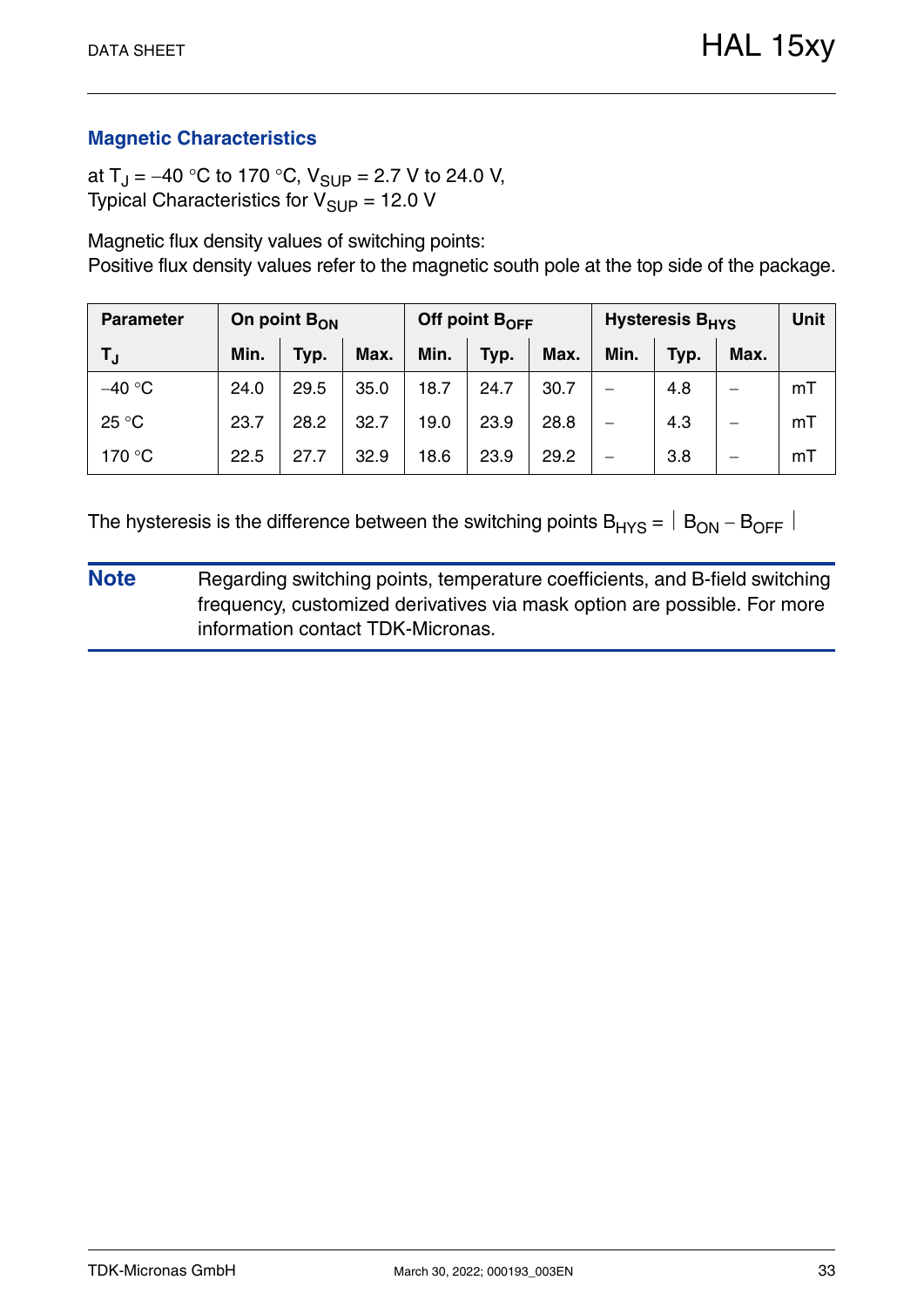### <span id="page-33-0"></span>**4.17. HAL 1508 Magnetic Characteristics**

The HAL 1508 unipolar Hall-switch provides high sensitivity [\(see Fig. 4–13 on page 34\)](#page-33-1).

The output turns to Low-Z with the magnetic north pole on the top side of the package and turns to High-Z if the magnetic field is removed. The sensor does not respond to the magnetic south pole.

For correct functioning in the application, the sensor requires only the magnetic north pole on the top side of the package.

#### **Magnetic Features:**

- switching type: unipolar
- high sensitivity
- typical  $B_{ON}$ : -5.5 mT at room temperature
- typical  $B_{\text{OFF}}$ : –3.7 mT at room temperature
- operates with static magnetic fields and dynamic magnetic fields up to 12 kHz
- $-$  typical temperature coefficient of magnetic switching points is  $-1000$  ppm/K at room temperature

#### **Applications**

The HAL 1508 is the optimal sensor for all applications with one magnetic polarity and weak magnetic amplitude at the sensor position. In combination with HAL 1503 it is often used for clutch pedal position detection, for instance. Other examples are:

- electric parking brake
- wiper position
- door lock



<span id="page-33-1"></span>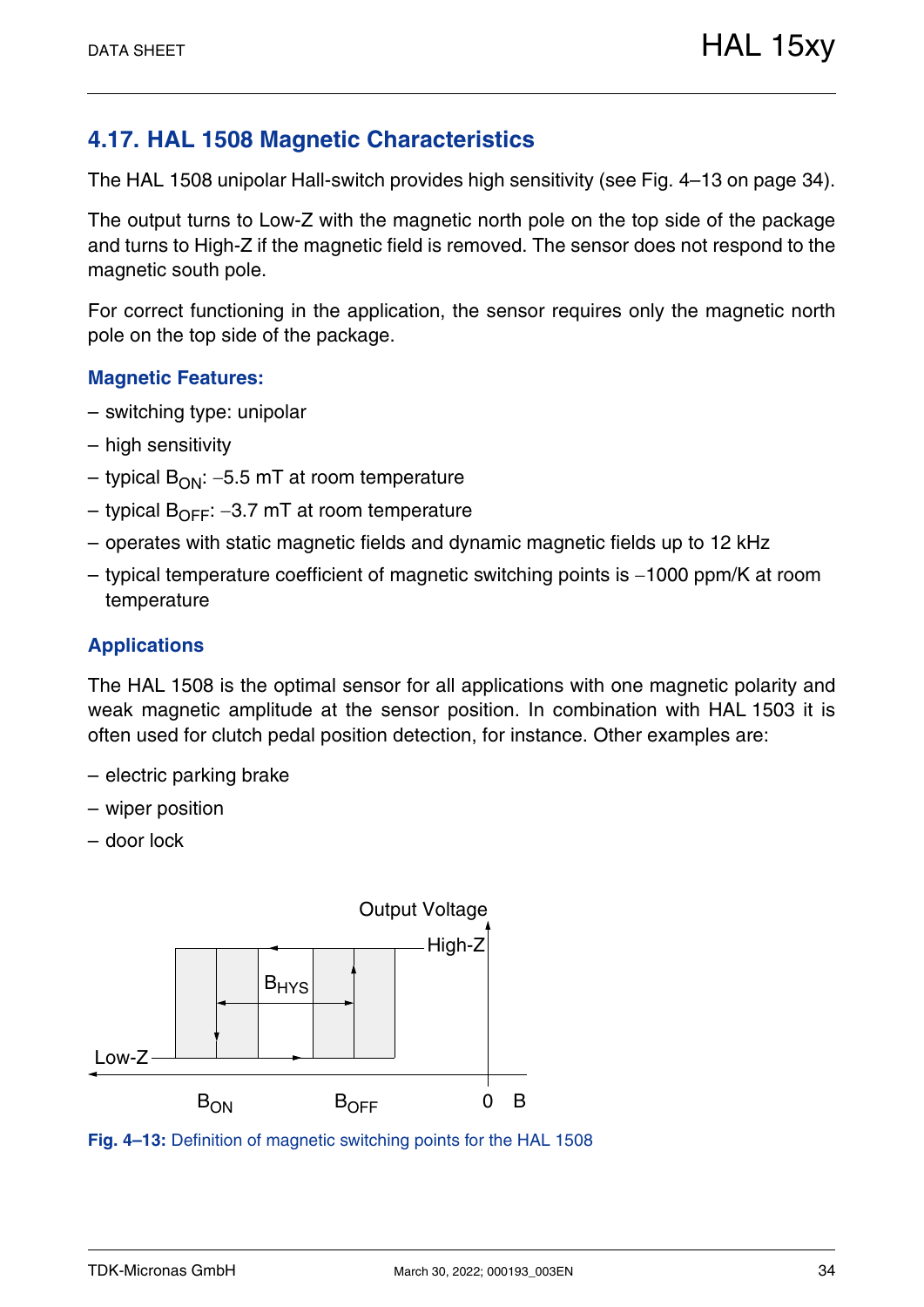at T<sub>J</sub> = -40 °C to 170 °C, V<sub>SUP</sub> = 2.7 V to 24.0 V, Typical Characteristics for  $V_{\text{SUP}} = 12.0 \text{ V}$ 

Magnetic flux density values of switching points: Positive flux density values refer to the magnetic south pole at the top side of the package.

| <b>Parameter</b> | On point $B_{ON}$ |        |        |        | Off point $B_{\text{OFF}}$ |        | Hysteresis B <sub>HYS</sub> | <b>Unit</b> |      |    |
|------------------|-------------------|--------|--------|--------|----------------------------|--------|-----------------------------|-------------|------|----|
| TJ               | Min.              | Typ.   | Max.   | Min.   | Typ.                       | Max.   | Min.                        | Typ.        | Max. |    |
| $-40 °C$         | $-7.6$            | $-6.1$ | $-4.4$ | $-5.7$ | $-4.0$                     | $-2.4$ |                             | 2.1         |      | mT |
| 25 °C            | $-7.1$            | $-5.5$ | $-3.8$ | $-5.5$ | $-3.7$                     | $-2.1$ |                             | 1.8         | —    | mT |
| 170 °C           | $-6.7$            | $-5.0$ | $-3.0$ | $-5.5$ | $-3.6$                     | $-1.8$ |                             | 1.4         | –    | mT |

The hysteresis is the difference between the switching points  $B_{HYS} = |B_{ON} - B_{OFF}|$ 

**Note** Regarding switching points, temperature coefficients, and B-field switching frequency, customized derivatives via mask option are possible. For more information contact TDK-Micronas.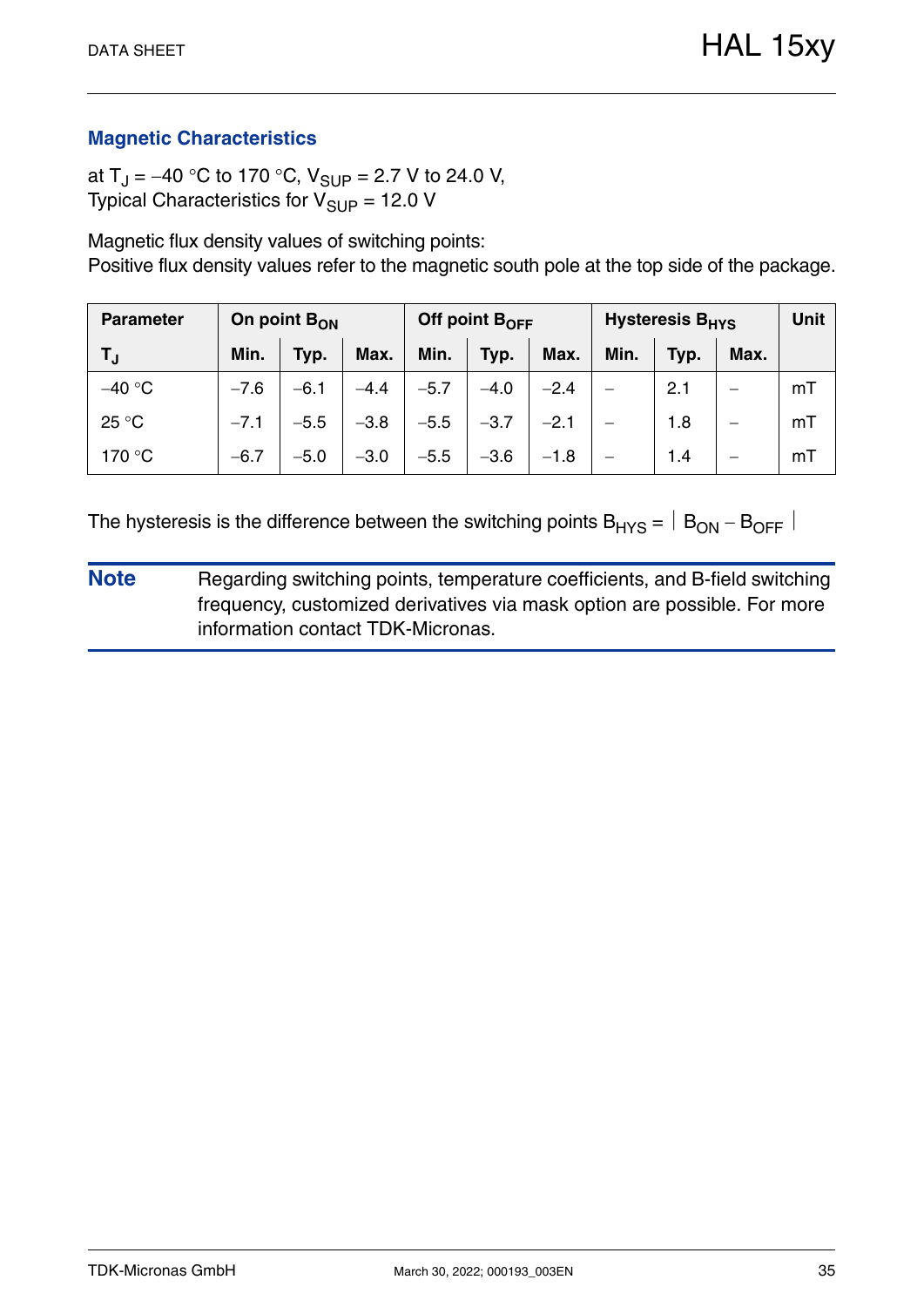### <span id="page-35-0"></span>**4.18. HAL 1509 Magnetic Characteristics**

The HAL 1509 unipolar inverted Hall-switch provides high sensitivity [\(see Fig. 4–14 on](#page-35-1) [page 36\)](#page-35-1).

The output turns to High-Z with the magnetic south pole on the top side of the package and turns to Low-Z if the magnetic field is removed. The sensor does not respond to the magnetic north pole on the top side of the package.

For correct functioning in the application, the sensor requires only the magnetic south pole on the top side of the package.

#### **Magnetic Features:**

- switching type: unipolar inverted
- high sensitivity
- typical  $B_{ON}$ : 3.7 mT at room temperature
- typical  $B_{\text{OFF}}$ : 5.5 mT at room temperature
- operates with static magnetic fields and dynamic magnetic fields up to 12 kHz
- $-$  typical temperature coefficient of magnetic switching points is  $-1000$  ppm/K at room temperature

#### **Applications**

The HAL 1509 is the optimal sensor for all applications with one magnetic polarity and weak magnetic amplitude at the sensor position where an inverted output signal is required, such as:

- electric valve actuation
- door lock
- brake position detection



<span id="page-35-1"></span>**Fig. 4–14:** Definition of magnetic switching points for the HAL 1509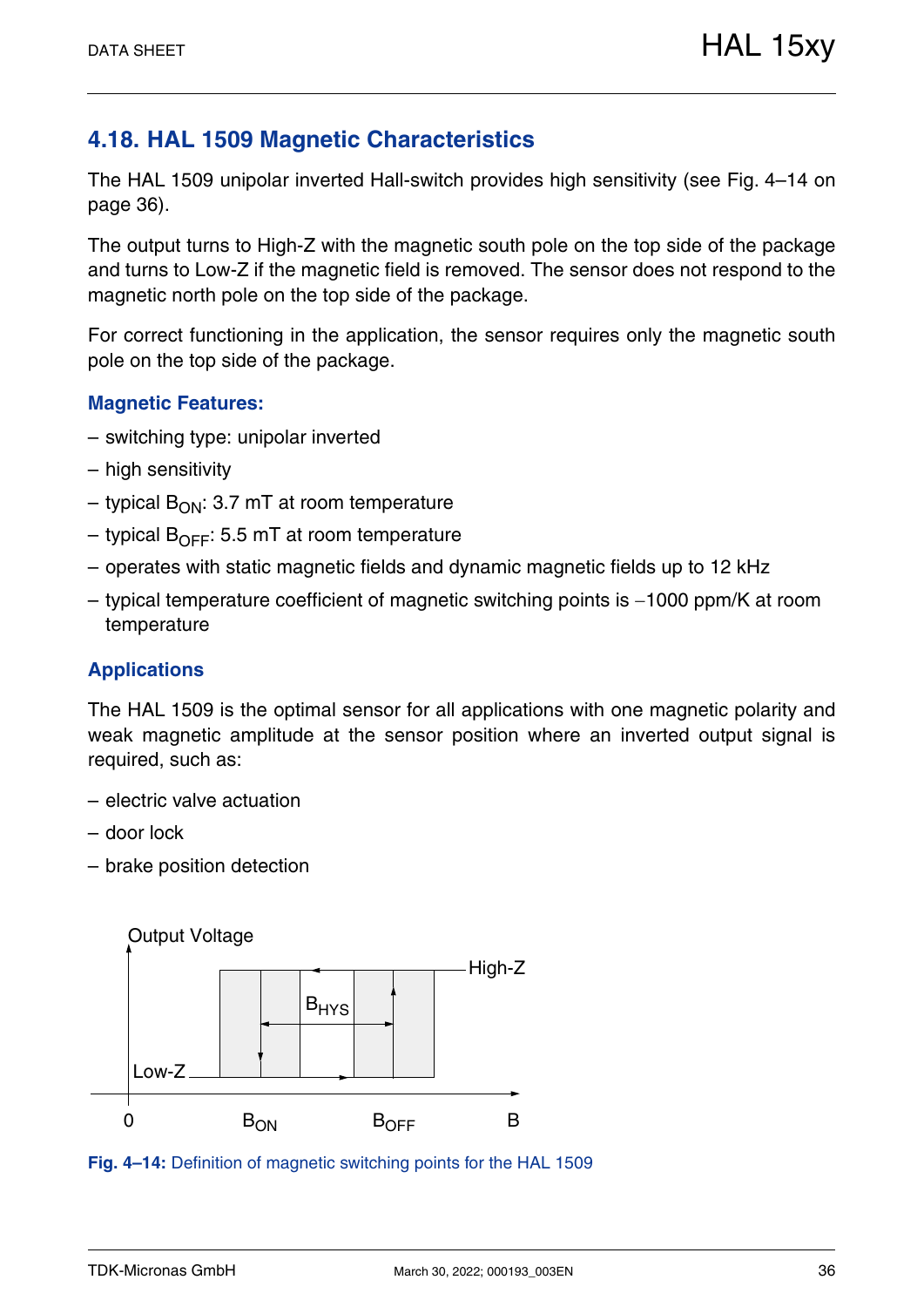at T<sub>J</sub> = -40 °C to 170 °C, V<sub>SUP</sub> = 2.7 V to 24.0 V, Typical Characteristics for  $V_{\text{SUP}} = 12.0 \text{ V}$ 

Magnetic flux density values of switching points: Positive flux density values refer to the magnetic south pole at the top side of the package.

| <b>Parameter</b> | On point $B_{ON}$ |      |      |      | Off point $B_{OFF}$ |      | <b>Hysteresis B<sub>HYS</sub></b> | <b>Unit</b> |      |    |
|------------------|-------------------|------|------|------|---------------------|------|-----------------------------------|-------------|------|----|
| TJ               | Min.              | Typ. | Max. | Min. | Typ.                | Max. | Min.                              | Typ.        | Max. |    |
| $-40 °C$         | 2.4               | 4.0  | 5.7  | 4.4  | 6.1                 | 7.6  | –                                 | 2.1         | –    | mT |
| 25 °C            | 2.1               | 3.7  | 5.5  | 3.8  | 5.5                 | 7.1  | —                                 | 1.8         | —    | mT |
| 170 °C           | 1.8               | 3.6  | 5.5  | 3.0  | 5.0                 | 6.7  |                                   | 1.4         | –    | mT |

The hysteresis is the difference between the switching points  $B_{HYS} = |B_{ON} - B_{OFF}|$ 

**Note** Regarding switching points, temperature coefficients, and B-field switching frequency, customized derivatives via mask option are possible. For more information contact TDK-Micronas.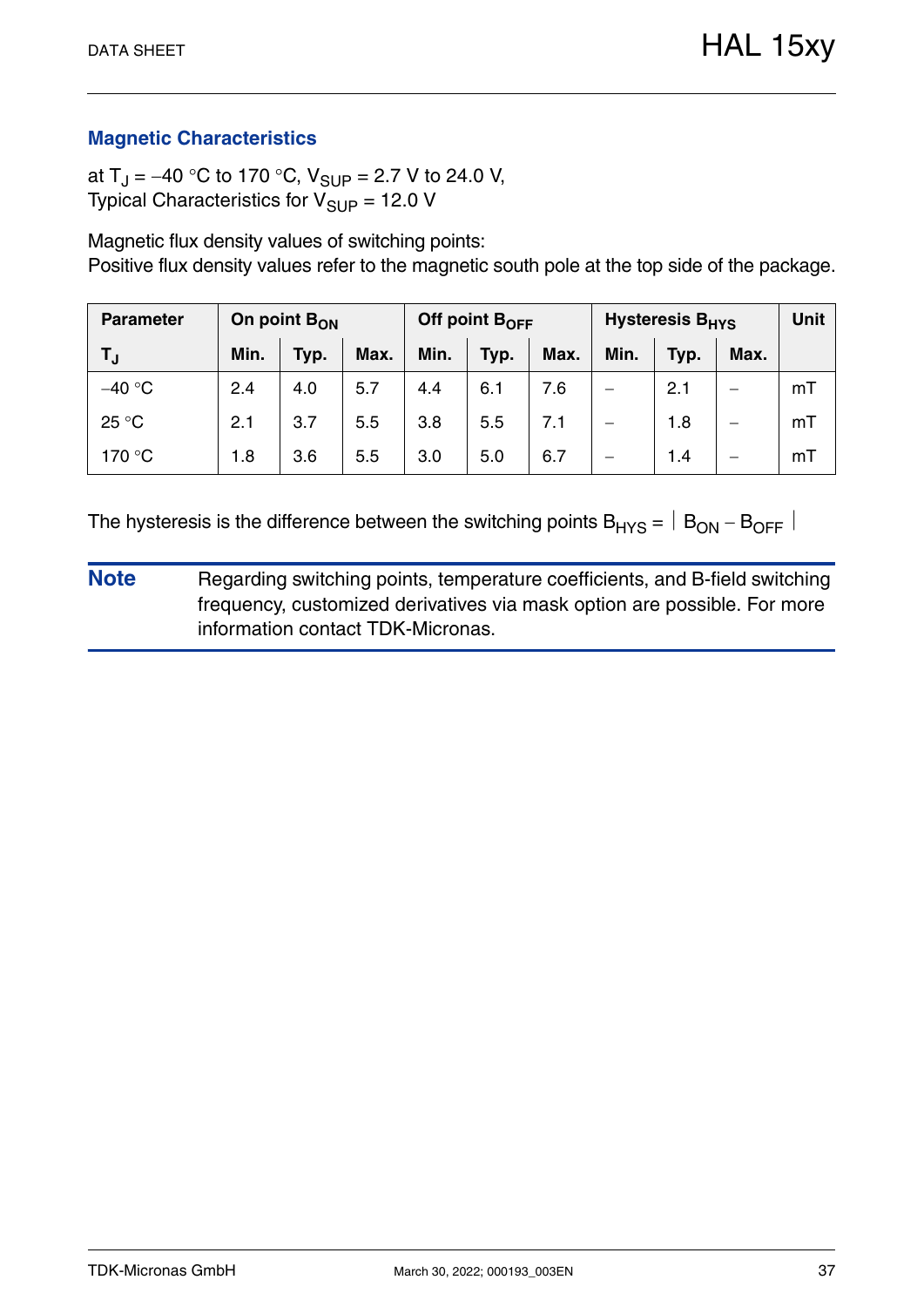### <span id="page-37-0"></span>**4.19. HAL 1510 Magnetic Characteristics**

The HAL 1510 unipolar Hall switch provides medium sensitivity [\(see Fig. 4–15 on](#page-37-1) [page 38\)](#page-37-1).

The output turns to Low-Z with the magnetic south pole on the top side of the package and turns to High-Z if the magnetic field is removed. The sensor does not respond to the magnetic north pole on the top side of the package.

For correct functioning in the application, the sensor requires only the magnetic south pole on the top side of the package.

#### **Magnetic Features:**

- switching type: unipolar
- medium sensitivity
- typical  $B_{ON}$ : 12.0 mT at room temperature
- typical  $B_{\text{OFF}}$ : 7.0 mT at room temperature
- operates with static magnetic fields and dynamic magnetic fields up to 12 kHz
- $-$  typical temperature coefficient of magnetic switching points is  $-1200$  ppm/K at room temperature

#### **Applications**

The HAL 1510 is the optimal sensor for all applications with one magnetic polarity, such as:

- clutch position detection
- electric parking brake
- brake light switch
- brake pedal position detection
- steering wheel lock
- door handle



#### <span id="page-37-1"></span>**Fig. 4–15:** Definition of magnetic switching points for the HAL 1510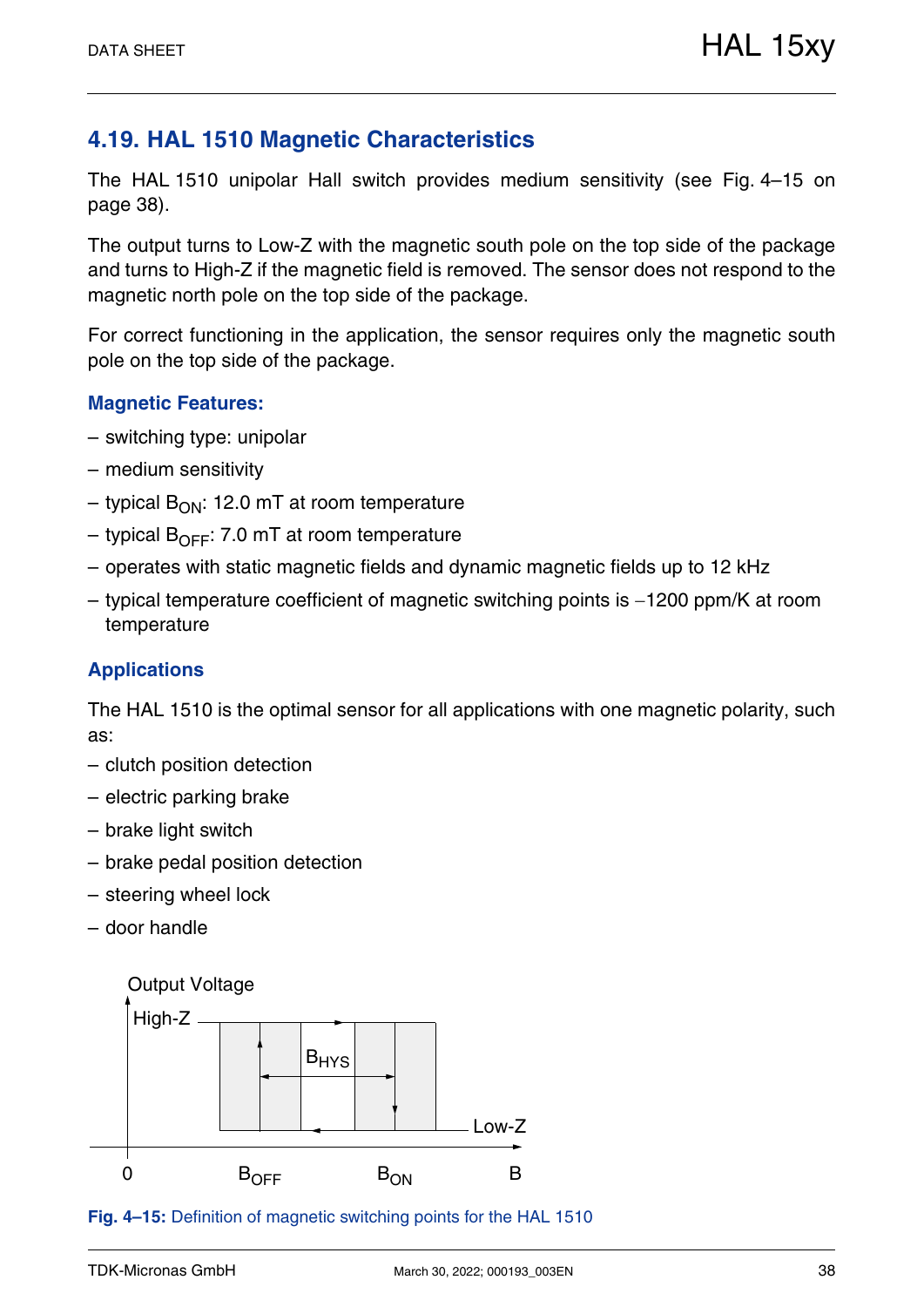at  $T_J = -40$  °C to 170 °C,  $V_{SUP} = 2.7$  V to 24.0 V, Typical Characteristics for  $V_{SIIP}$  = 12.0 V

Magnetic flux density values of switching points:

Positive flux density values refer to the magnetic south pole at the top side of the package.

| <b>Parameter</b> | On point $B_{ON}$ |      |      |      | Off point $B_{\text{OFF}}$ |      | <b>Hysteresis B<sub>HYS</sub></b> | <b>Unit</b> |      |    |
|------------------|-------------------|------|------|------|----------------------------|------|-----------------------------------|-------------|------|----|
| T,               | Min.              | Typ. | Max. | Min. | Typ.                       | Max. | Min.                              | Typ.        | Max. |    |
| $-40 °C$         | 10.3              | 13.0 | 16.0 | 5.3  | 7.5                        | 10.0 | —                                 | 5.5         | —    | mT |
| 25 °C            | 9.5               | 12.0 | 14.5 | 5.0  | 7.0                        | 9.0  |                                   | 5.0         |      | mT |
| 170 °C           | 8.5               | 10.2 | 13.7 | 4.2  | 5.9                        | 8.5  |                                   | 4.3         |      | mT |

The hysteresis is the difference between the switching points  $B_{HYS} = |B_{ON} - B_{OFF}|$ 

**Note** Regarding switching points, temperature coefficients, and B-field switching frequency, customized derivatives via mask option are possible. For more information contact TDK-Micronas.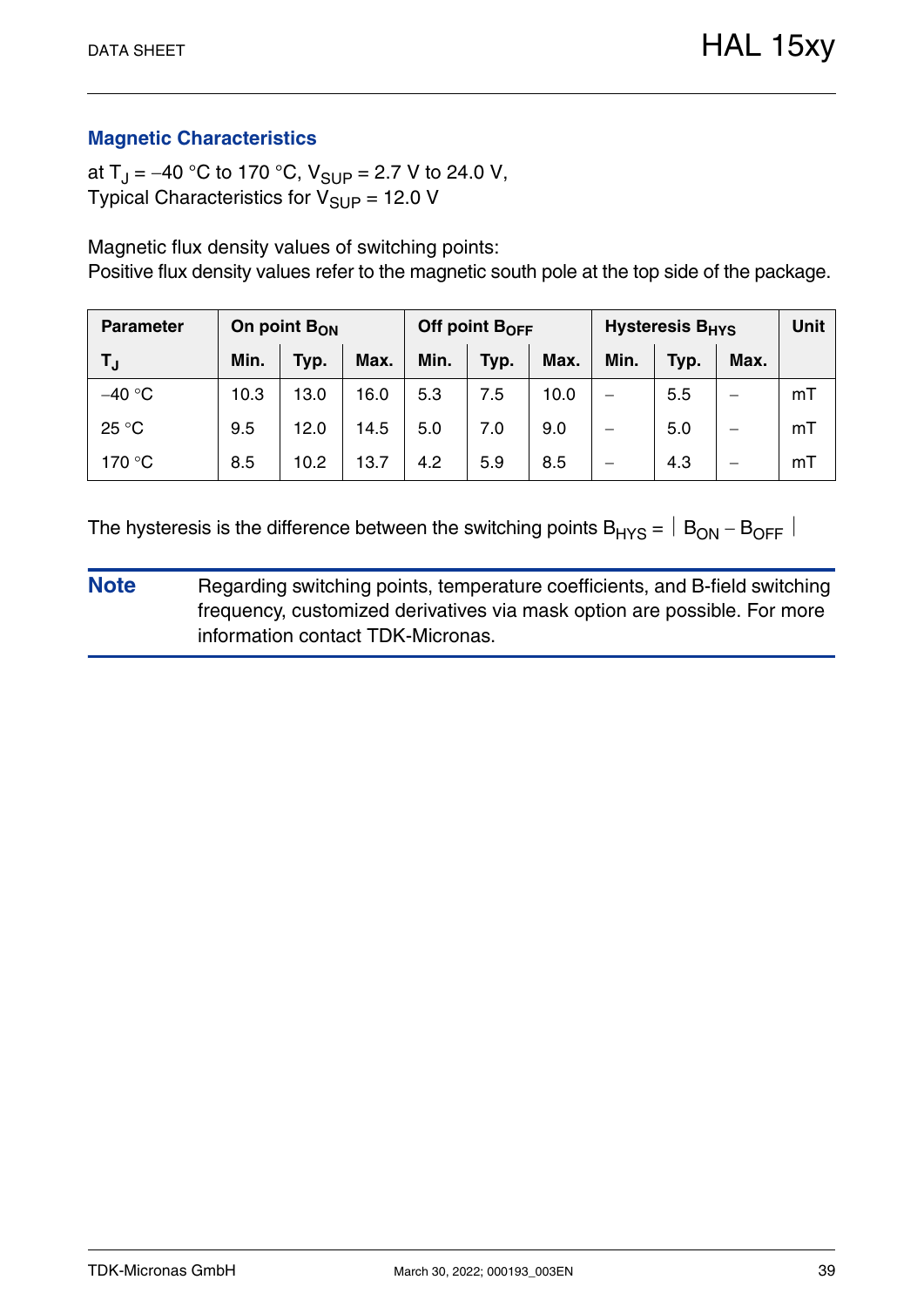# <span id="page-39-0"></span>**5. Application Notes**

### <span id="page-39-1"></span>**5.1. Application Circuits**

For applications with disturbances on the supply line or radiated disturbances, a series resistor  $R_V$  and two capacitors  $C_P$  and  $C_L$  all placed close to the sensor are recommended [\(see Fig. 5–1\)](#page-39-2).

For example:  $R_V = 100 \Omega$ ,  $C_P = 10 \text{ nF}$ , and  $C_L = 4.7 \text{ nF}$ .



<span id="page-39-2"></span>**Fig. 5–1:** Example for a recommended application circuit

 $R<sub>l</sub>$  is the open-drain pull-up resistor and has to be placed close to the input of the host controller to enable wire-break detection.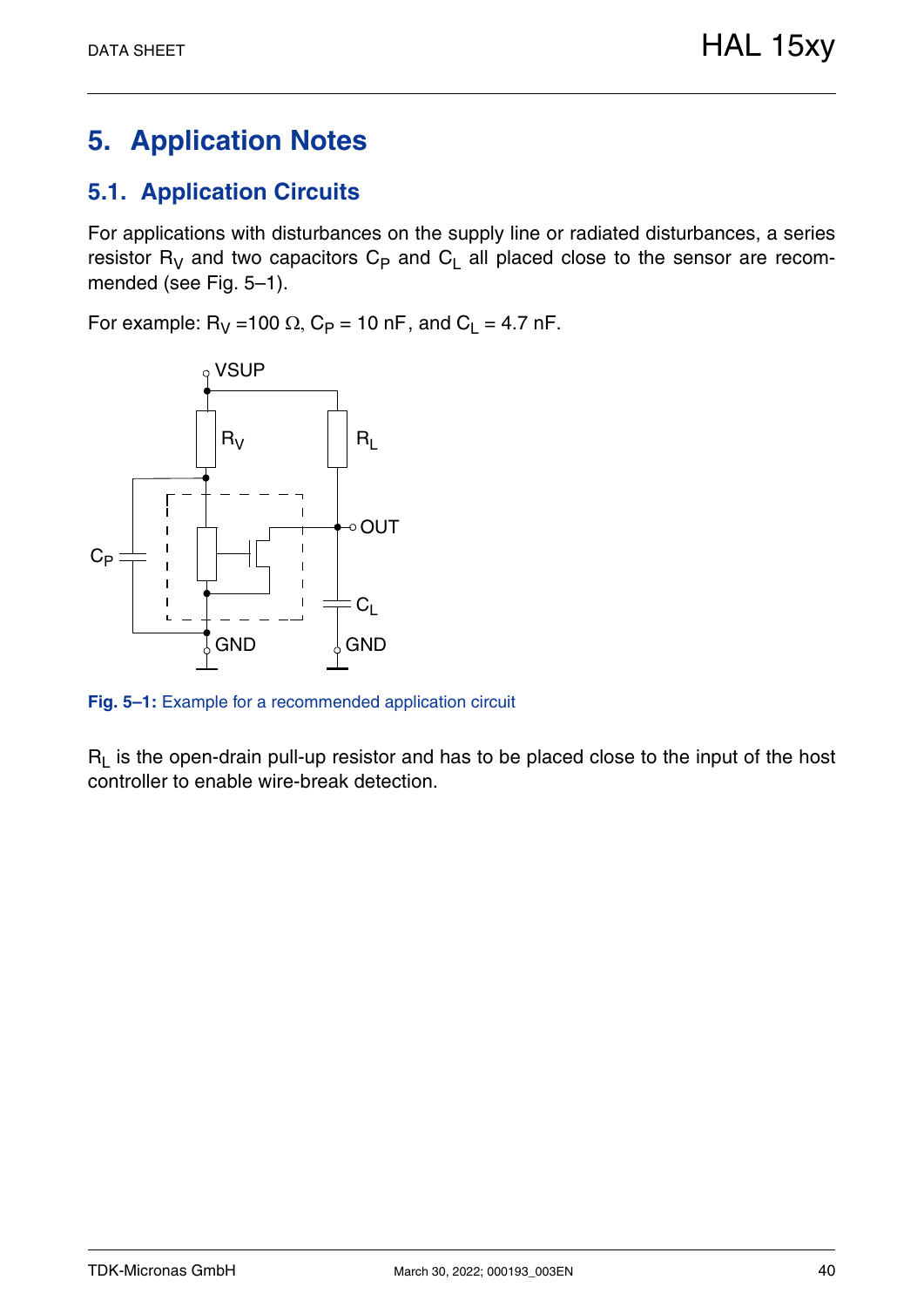#### <span id="page-40-0"></span>**5.1.1. ESD System Level Application Circuit (ISO10605-2008)**

For an ESD system level application circuit according to ISO10605-2008 a 100 nF capacitor at VSUP and an additional TVS diode at OUT are necessary.



<span id="page-40-3"></span>1) required for 40 V load dump capability

**Fig. 5–2:** Application circuit with external resistor

### <span id="page-40-2"></span><span id="page-40-1"></span>**5.2. Ambient Temperature**

Due to the internal power dissipation, the temperature on the silicon chip (junction temperature  $T_{\text{J}}$ ) is higher than the temperature outside the package (ambient temperature  $T_{\text{A}}$ ).

 $T_I = T_A + \Delta T$ 

Under static conditions and continuous operation, the following equation applies:

$$
\Delta T = (I_{SUP} \times V_{SUP} \times R_{thja}) + (I_{OUT} \times V_{OUT} \times R_{thja})
$$

For all sensors, the junction temperature range  $T_J$  is specified. The maximum ambient temperature  $T_{Amax}$  can be calculated as:

$$
T_{Amax} = T_{Jmax} - \Delta T
$$

For typical values, use the typical parameters. For worst case calculation, use the max. parameters for  $I_{\text{SUP}}$ ,  $I_{\text{OUT}}$ , and  $R_{\text{thja}}$ , and the max. value for  $V_{\text{OUT}}$  and  $V_{\text{SUP}}$  from the application.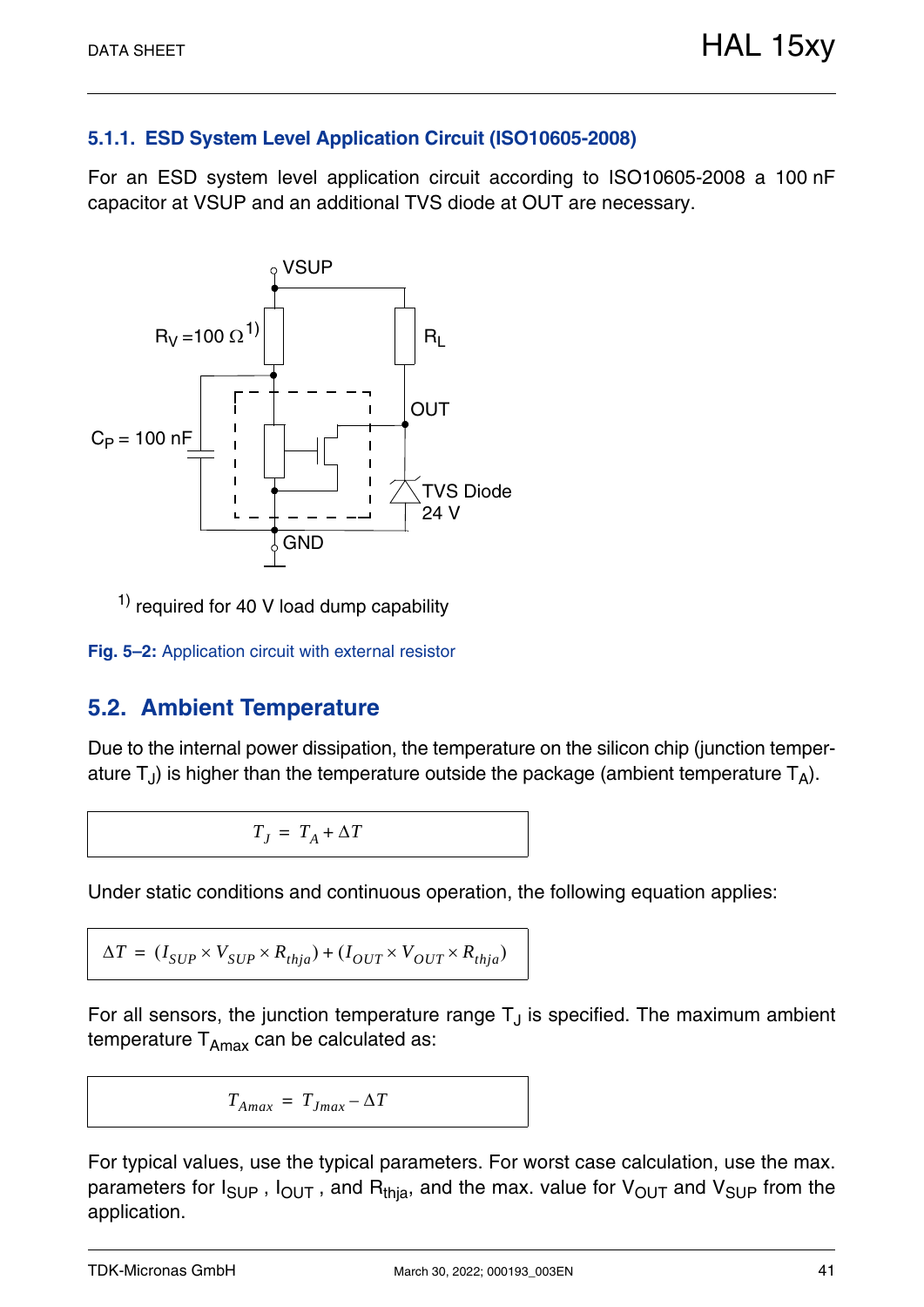### <span id="page-41-0"></span>**5.3. Start-Up Behavior**

For supply voltages below the undervoltage threshold  $V_{UV}$ , the output is undefined. After exceeding  $V_{UV}$ , the sensor has an enable time  $(t_{en})$ . During the enable time, the output state is defined as High-Z.

After  $t_{en}$ , the output will be Low-Z if the applied magnetic field B is above  $B_{ON}$ . The output will be High-Z if B is below  $B_{\text{OFF}}$ . In case of sensors with an inverted switching behavior, the output state will be High-Z if  $B > B_{\text{OFF}}$  and Low-Z if  $B < B_{\text{ON}}$ .

After  $t_{en}$  and magnetic fields between  $B_{OFF}$  and  $B_{ON}$ , the output state of the HAL 15xy sensor will be either High-Z or Low-Z. Any transition of magnetic switching points above  $B_{ON}$ , respectively, below  $B_{OFF}$  will switch to the corresponding output state.

### <span id="page-41-1"></span>**5.4. EMC and ESD**

For applications with disturbances on the supply line or radiated disturbances, a series resistor and a capacitor are recommended. The series resistor and the capacitor should be placed as close as possible to the HAL sensor.

Special application arrangements were evaluated to pass EMC tests according to different standards, such as ISO 7637, ISO 16750, IEC 61967, ISO 11452 and ISO 62132.